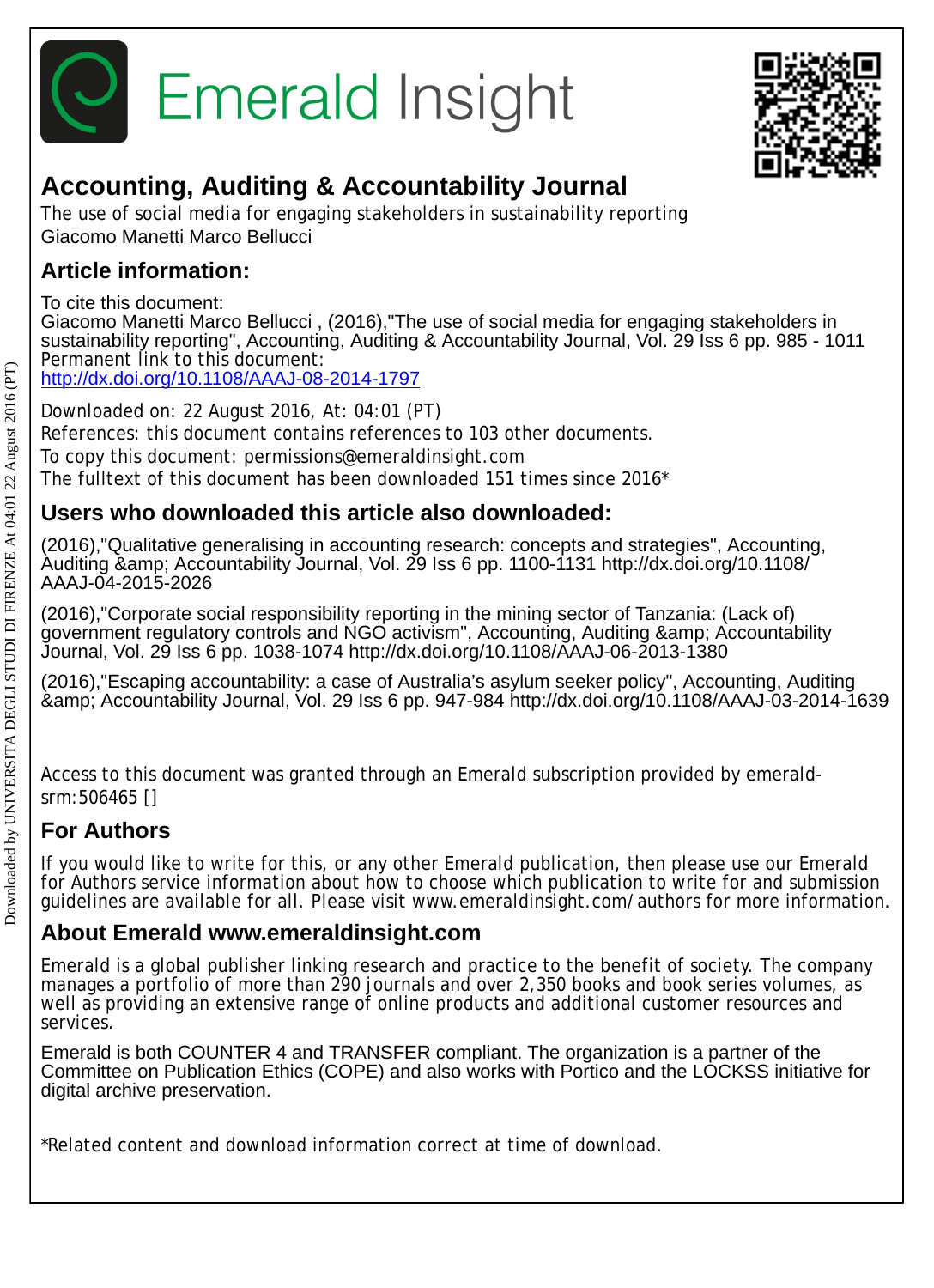# The use of social media for engaging stakeholders in sustainability reporting

Giacomo Manetti and Marco Bellucci Department of Economics and Management, University of Florence, Florence, Italy

Use of social media for engaging stakeholders

985

#### Abstract

Purpose – The purpose of this paper is to assess if online interaction through social media, particularly Facebook, Twitter, and YouTube, represents an effective stakeholder engagement mechanism in order to define the contents of social, environmental, or sustainability reporting (SESR). Design/methodology/approach – After examining 332 worldwide sustainability reports for the year 2013, drawn up according to the guidelines provided by the Global Reporting Initiative, the authors conducted a content analysis on the Twitter, Facebook, and YouTube pages of the organisations who rely on these types of social media. This was done in order to assess the scope of interaction between the organisation and its stakeholders.

Findings – The authors found that a small number of organisations use social media to engage stakeholders as a means of defining the contents of SESR, and that the level of interaction is generally low. Rather than assuming a deliberative approach that is aimed at forging a democratic consensus on how to address specific corporate social responsibility or SESR issues, these types of interaction focus on gathering divergent socio-political views in an agonistic perspective.

Research limitations/implications – Further research could complement this exploratory research with statistical analyses. It could focus on how comments/replies by users are used by organisations and examine the impacts of SESR on companies' performances.

**Originality/value** – The authors contribute to the literature on social accounting by understanding whether social media can be reliable instruments of stakeholder engagement and by examining the relevance of information that is voluntarily disclosed by corporations in SESR.

Keywords Facebook, Social and environmental accounting, Corporate social responsibility, Twitter, Social media, Stakeholder engagement

Paper type Research paper

#### 1. Introduction

In the last two decades stakeholder dialogue and engagement have played a fundamental role in defining the contents of social, environmental, or sustainability reporting (hereafter, SESR) in accordance with the principle of materiality and relevance of information disclosed (Unerman and Bennett, 2004; Global Reporting Initiative (GRI), 2013). Stakeholder engagement is a milestone corporate social responsibility (CSR) policy because it allows one party (the organisation) to interact with another (the stakeholder) in a two-way dialogue in which the engager and engaged mutually learn from such contacts, deeply revising their expectations and preconceptions (Manetti, 2011; Owen et al., 2001). In this sense, stakeholder engagement is a powerful tool of dialogic communication and accounting (Bebbington et al., 2007a; Brown, 2009; Brown and Dillard, 2013b) that offers interactive mutual learning processes that are capable of promoting transformative action and social change (Bebbington et al., 2007a, p. 357).

According to Unerman and Bennett (2004), three key problems are associated with <sup>© Emerald Group Publishing Limited</sup> stakeholder engagement initiatives: identifying and reaching a wide range of



Accounting, Auditing & Accountability Journal Vol. 29 No. 6, 2016 pp. 985-1011 0951-3574 DOI 10.1108/AAAJ-08-2014-1797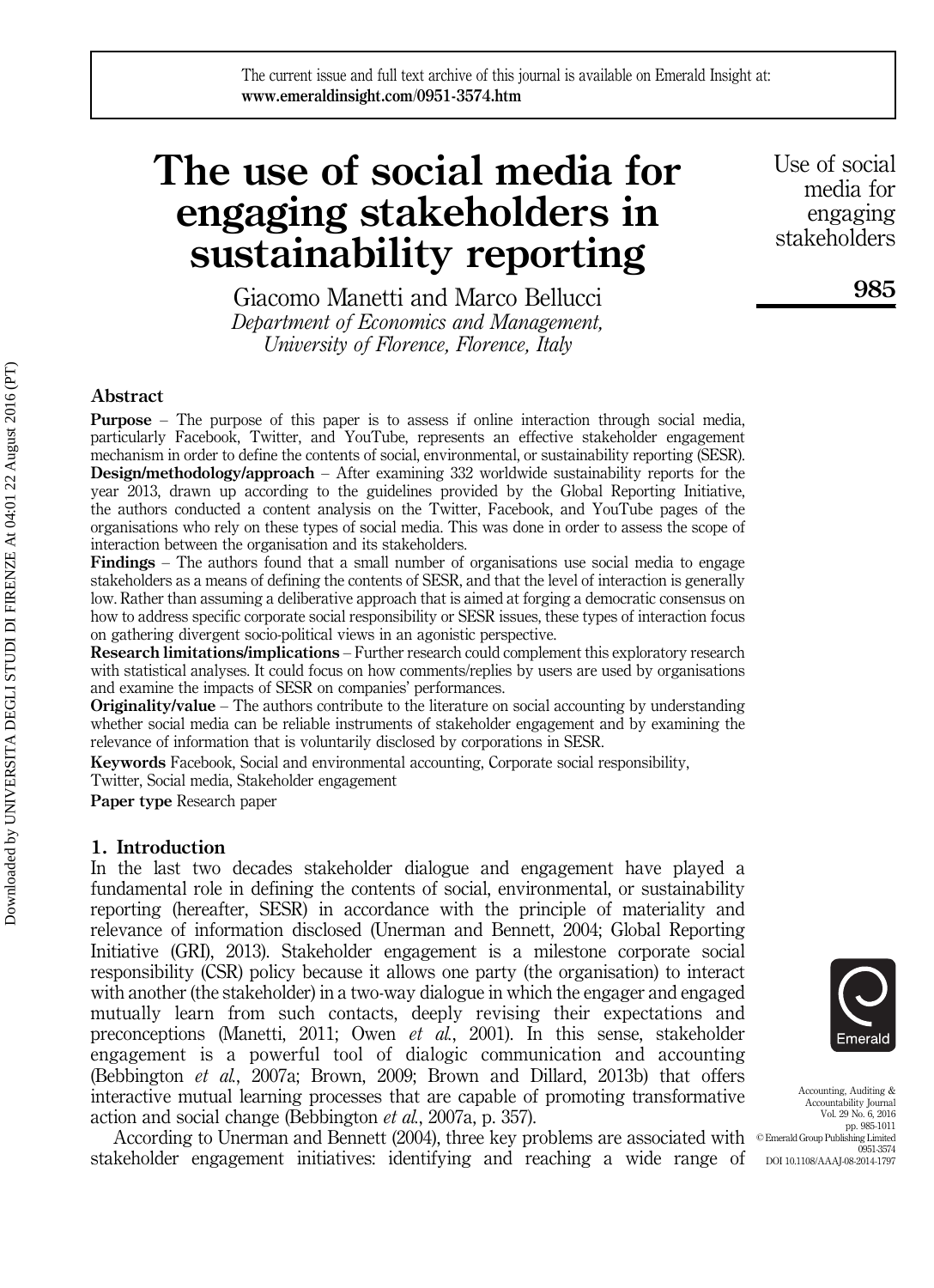stakeholders; determining a consensus set of stakeholder expectations from a range of potentially mutually exclusive views held by different stakeholders; and engaging them in an authentic two-way conversation. This does not exclude the possibility for stakeholders to communicate with each other without the intermediation of corporations that hold "legitimate interests" (Evan and Freeman, 1988; Friedman and Miles (2006)). Among the instruments and techniques of stakeholder engagement, a leading and crucial role is played by online interaction, using the organisation's social media, social networks, blogs, websites, and other technologies linked to the internet (see e.g. Kent *et al.*, 2003; Manetti *et al.*, 2016; Park and Reber, 2008; Rybako and Seltzer, 2010; Unerman and Bennett, 2004).

In this study we explore the utilisation of social media (with particular reference to Facebook, Twitter, LinkedIn, YouTube, Google+, and Flickr) as an instrument of stakeholder engagement in SESR in identifying, dialoguing with, and engaging the largest possible number of organisation stakeholders (Swift et al., 2001; Lovejoy et al., 2012), while also taking into account their opinions and expectations, even if they diverge from the organisation's point of view. More specifically, we study the role played by social media in promoting a democratic debate on CSR issues (Unerman and Bennett, 2004) in order to define the contents of SESR.

We believe that social media and social networks are powerful mechanisms for reaching and keeping in touch with a large number of stakeholders, thus guaranteeing an interactive dialogue with them at very low costs. This internet-based dialogue can also contribute to creating a process of authentic stakeholder engagement based on a democratic – even if not necessarily convergent – consultation of stakeholder opinion. We aim to help fill the gap in the CSR literature on this topic by employing the theoretical framework of dialogic accounting, which has been discussed by many authors in the last decade (see e.g. Dillard and Ruchala, 2005; Bebbington et al., 2007a; Brown, 2009; Brown and Dillard, 2013a, b).

Our exploratory research question is whether online interaction through social media represents an effective stakeholder engagement mechanism in order to define the contents of SESR. In the process of answering this question we will:

- investigate the role of stakeholder engagement in defining the contents of SESR according to the principles of materiality and relevance of information disclosed, and the specific contribution of social media and web 2.0 in creating a model of authentic dialogic accounting;
- conduct a content analysis of a sample of worldwide sustainability reports on the use of social media in engaging stakeholders in order to define the contents of SESR;
- observe and analyse the online social media pages of corporations who declare in their reports that they use these tools for interacting with their stakeholders; and
- reach a conclusion on the contribution of the aforementioned instruments of web 2.0 to stakeholder engagement and, indirectly, fulfilling the materiality and relevance of SESR.

#### 2. Theoretical framework

Stakeholder theory scholars have tried to classify the relational models between organisations and stakeholders by assuming a gradual growth of stakeholder involvement and participation (Svendsen, 1998; Waddock, 2002). First, the organisation identifies and maps its stakeholders, if possible distinguishing between primary parties

986

AAAJ 29,6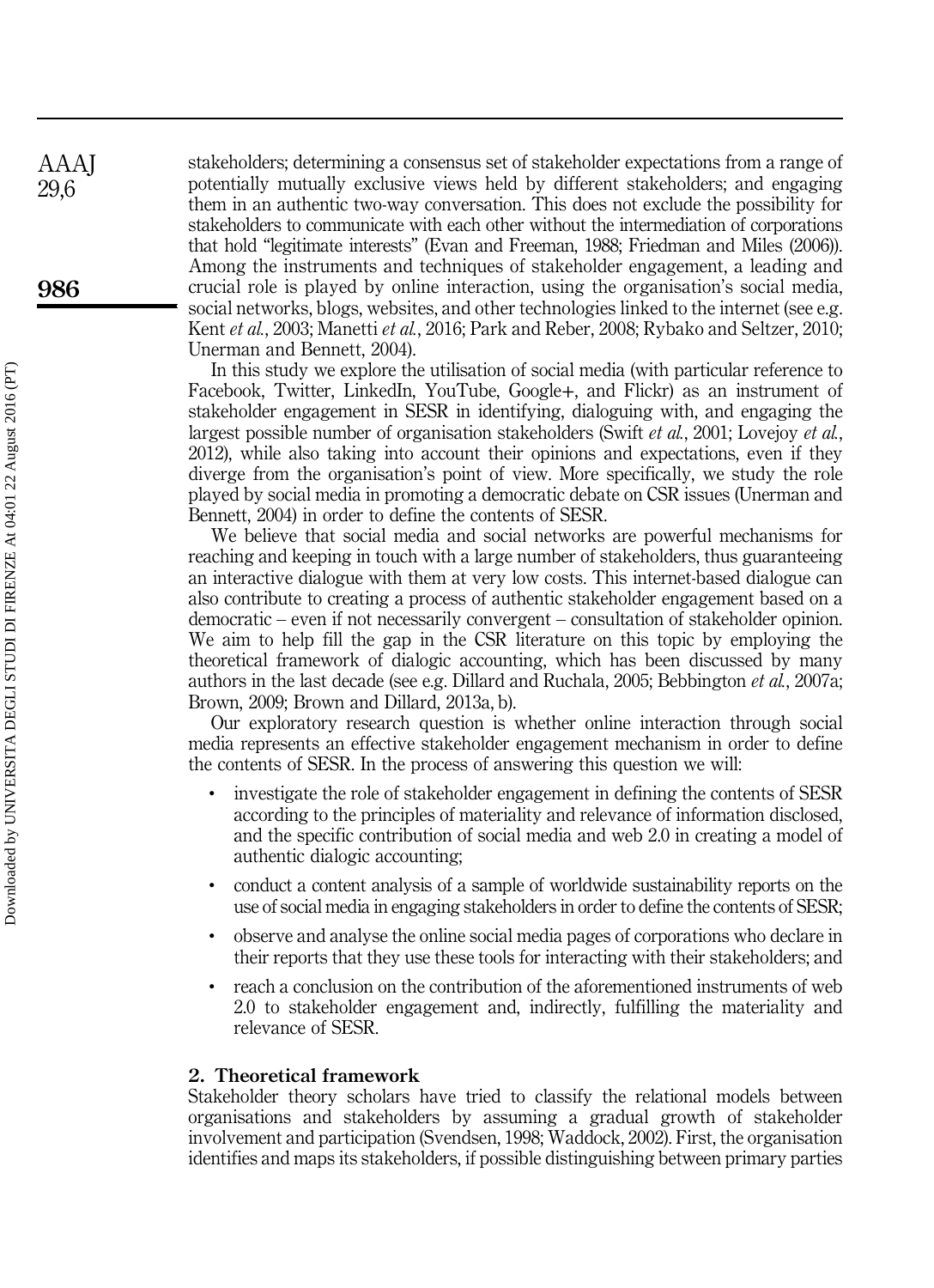(those who are strategic in the middle to long term) and secondary parties (stakeholders that do not affect its sustainability) (Clarkson, 1995, pp. 92-117). Second, it tries to manage stakeholders' expectations and the claims they support in accordance with their salience (Mitchell et al., 1997), while also balancing these various positions through a process of stakeholder management (O'Dwyer, 2005). In the last step, organisations try to engage primary stakeholders in decision-making processes, making them participants in organisation management and governance, sharing information, dialoguing, and creating a model of mutual responsibility.

The stakeholder engagement phase, unlike the stakeholder mapping and management phase, "creates a dynamic context of interaction, mutual respect, dialogue and change, not a unilateral management of stakeholders" (Andriof et al., 2002, p. 9). As a result, the main feature of stakeholder engagement is not to encourage the mere involvement of stakeholders to "mitigate" or manage their expectations, but to create a network of mutual responsibility (Andriof et al., 2002, p. 15; Unerman and Bennett, 2004; Voss et al., 2005; Windsor, 2002, p. 138). We are particularly interested in stakeholder engagement since, according to the literature, it is strictly connected with the principles of materiality and relevance for defining the content of SESR (Manetti, 2011). These principles suggest that stakeholder engagement determines which information and data should be included in the report (Gray, 2000, pp. 249-250). International standards and guidelines for SESR require stakeholder engagement as a compulsory stage in order to produce a complete and useful document for the intended users (AccountAbility, 2011; GRI, 2013).

Many scholars over the last decade have collected empirical evidence regarding unprecedented levels of stakeholder dialogue in SESR, while also questioning the sincerity and the impact of these practices on sustainability reports (UNEP and Sustainability, 1999; Miles et al., 2002; Downey, 2002; ACCA, 2005). According to sustainability reporting guidelines 4.0 of the Global Reporting Initiative (GRI): "The organization should identify its stakeholders, and explain how it has responded to their reasonable expectations and interests. Stakeholders can include those who are invested in the organization as well as those who have other relationships to the organization. The reasonable expectations and interests of stakeholders are a key reference point for many decisions in the preparation of the report". And again: "Organizations are faced with a wide range of topics on which they could report. Relevant topics are those that may reasonably be considered important for reflecting the organization's economic, environmental and social impacts, or influencing the decisions of stakeholders, and, therefore, potentially merit inclusion in the report" (GRI, 2013, pp. 16-17).

It is safe to say that stakeholder engagement is not only at the very core of SESR, but SESR itself has the characteristics of a dialogic process that examines accountability relationships between stakeholders and organisations (Gray et al., 1997). A dialogic system, in fact, extends beyond notions of communication and refers to iterative mutual learning processes that are designed to promote transformative action. According to Brown (2009), dialogic processes inform accountability relationships between stakeholders and organisations (Gray *et al.*, 1997). This is why previous studies on SESR focused on enhancing the levels of democratic interaction (Medawar, 1976; Morgan, 1988; Dey, 2003; Gray, 1997; Boyce, 2000; Gray and Bebbington, 2001; Brown, 2009), and most recently, on attempts to create new dialogic accounting practices and technologies that are able to promote stakeholder engagement and interaction at every level (Bebbington *et al.*, 2007a, b; Frame and Brown, 2008; Thomson and Bebbington, 2005). Thomson and Bebbington (2005) claim that stakeholder engagement is of utmost importance in SESR, arguing that it should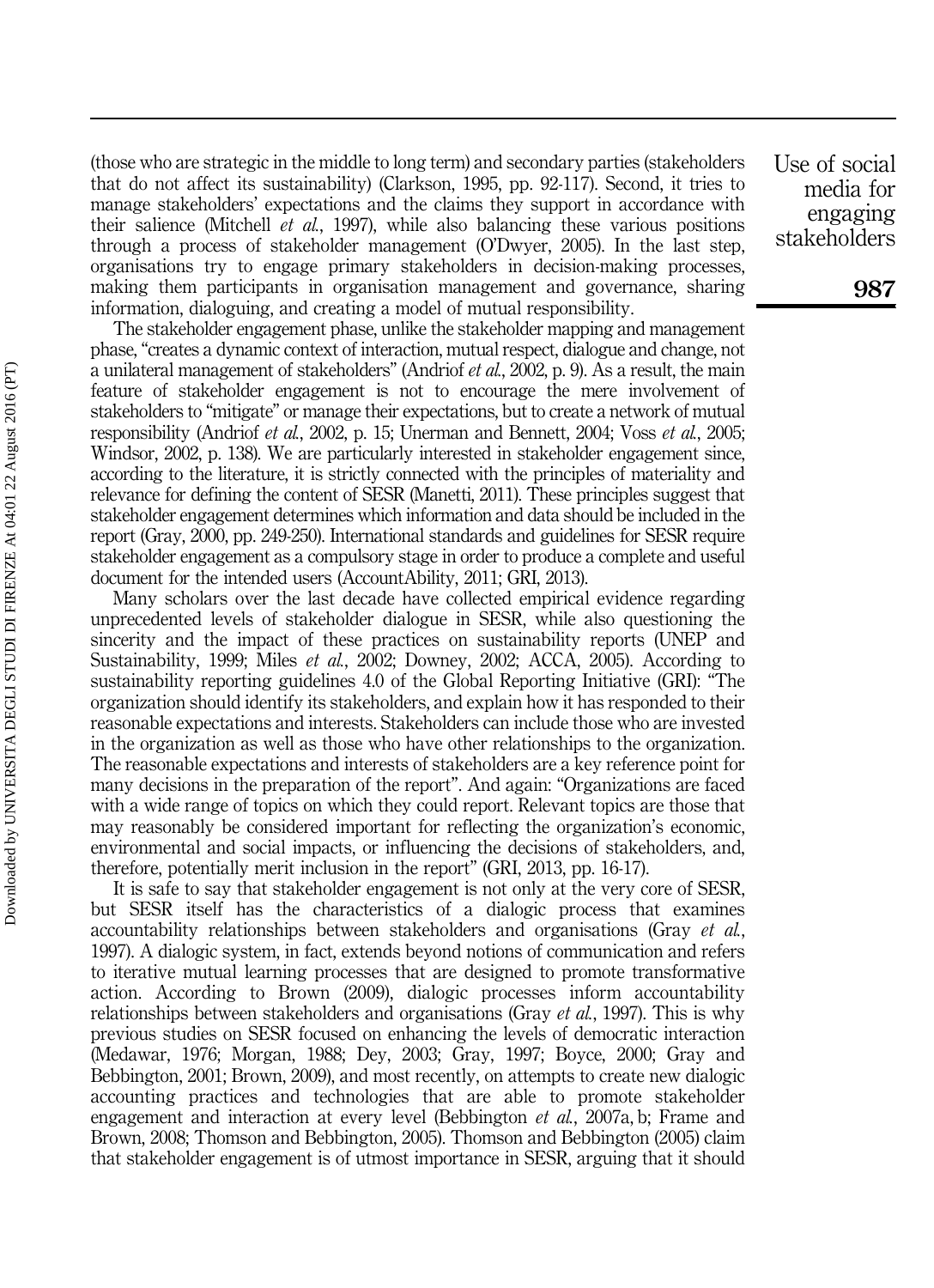address conflicts among stakeholders, recognise diverse viewpoints, and explicitly manage power dynamics. They maintain that monologic accounting should be replaced by an accounting approach that is able to consider and balance the different perspectives and expectations of the community (Gray et al., 1997).

According to Brown (2009), Brown and Dillard (2013a), and Dillard and Yuthas (2013), many CSR tools over the years have been proposed as a means of promoting democratic interaction (Medawar, 1976; Morgan, 1988; Dey, 2003; Gray, 1997; Boyce, 2000; Gray and Bebbington, 2001). In the last decade these have included attempts to promote explicitly dialogic accounting technologies and forms of engagement (Bebbington *et al.*, 2007a, b; Frame and Brown, 2008; Thomson and Bebbington, 2005) that use online social media and social networks. However, the practical results have often been unsatisfactory and not enough progress has been made in terms of the ability to engage multiple perspectives and take into account marginalised voices (Bebbington et al., 2007a; Gray et al., 1997; O'Dwyer, 2005). Stakeholder engagement is conducted in order to attain:

- (1) A deliberative, general consensus (Laughlin 1987, 2007) based on Habermas' (1984, 1987, 1989) "ideal speech situation" – a communication among stakeholders in undistorted conditions that can be built in a "public sphere", "a discursive arena that is home to citizen debate, deliberation, agreement and action" (Villa, 1992, p. 712; Dahlberg, 2005) – on what information and data should be disclosed in the report. When applied to the corporate arena the result of "an open, honest and unbiased ideal speech situation debate among all stakeholders should therefore lead to the acceptance by all stakeholders of a democratically determined consensus view of corporate responsibilities" (Unerman and Bennett, 2004, p. 691).
- (2) A collection of divergent socio-political views in an agonistic perspective, highlighting the unavoidable values and assumptions associated with different accounts and recognising the need for multiple engagements between different actors across various political spaces (Gray, 2002; O'Dwyer, 2005; Brown and Dillard, 2013a, b). This perspective involves an understanding of SESR that is much broader than formal organisation-centric reports, and recognises the need for multiple engagements between different actors across various political spaces (Gray, 2002; O'Dwyer, 2005) based on an agonistic model of democratic participation (Brown, 2009; Dillard and Roslender, 2011; Dillard and Brown, 2012; Brown and Dillard, 2013a, b).

In the democratic deliberative approach, stakeholder engagement is necessary for defining the general consensus among diverse stakeholders or inside a specific category. Proponents of the agonistic approach, meanwhile, suggest that stakeholder engagement helps synthesise the different points of views found among diverse groups of interest. In this study, we want to understand whether corporations use social media for conducting stakeholder engagement in SESR, using these internet-based tools as a sort of "public arena" or for recognising the pluralism of diverse ideas and points of view in an agonistic perspective.

According to the extant literature, by 2005 and 2006 accumulation strategies related to the internet had shifted from a primary focus on information to a focus on communication and cooperation (Fuchs, 2008). Some scholars like to designate this transformation as the emergence of "Internet 2.0" or "Web 2.0". The advent of Web 2.0 not only reorganised the way in which companies collected information, but it also redefined stakeholders' expectations. Social media applications, for instance, are creating new features of innovation and improved transparency (Meijer and Thaens, 2010;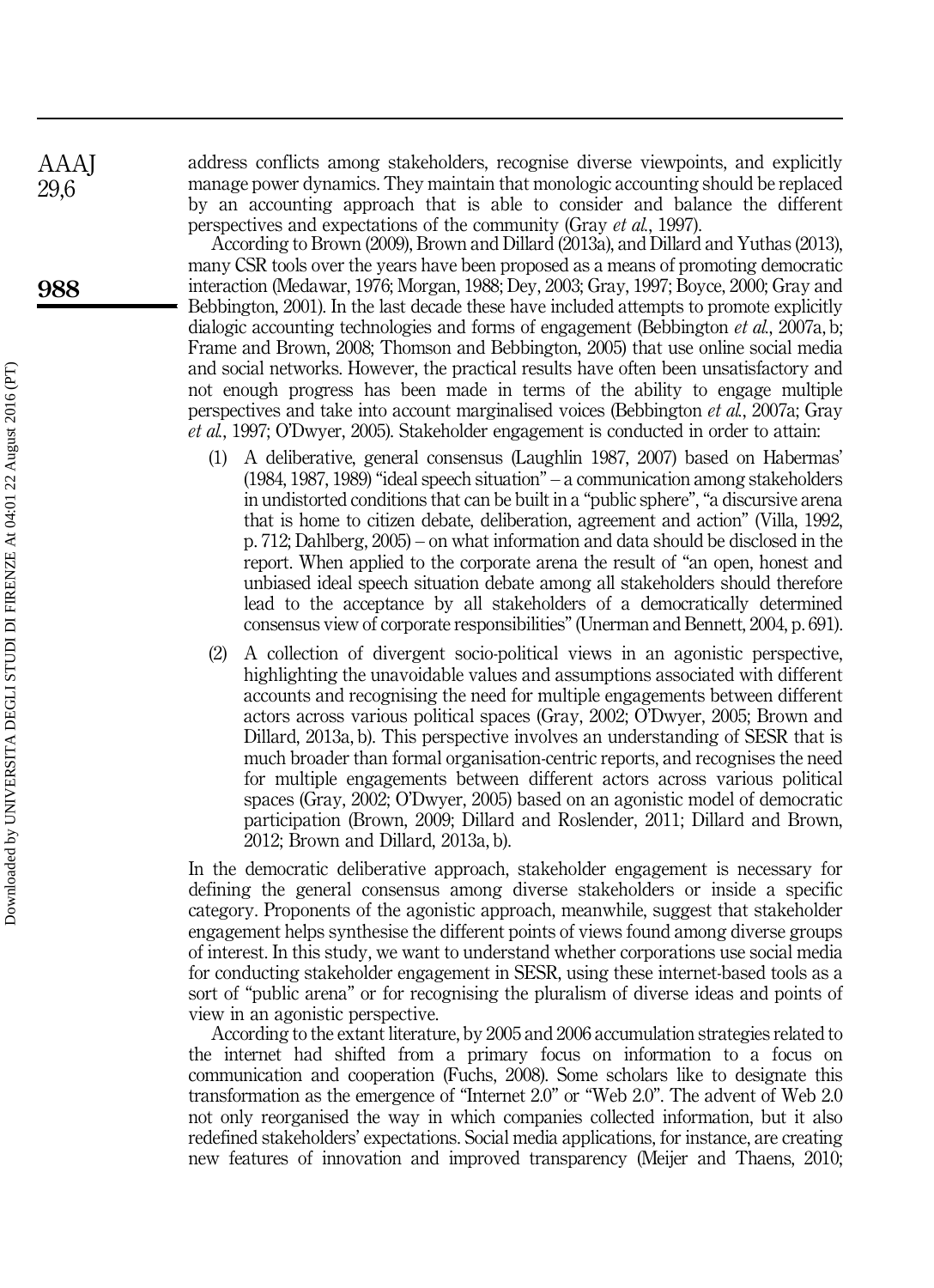Bonsón and Ratkai, 2013) and stakeholders are recognised as partners and co-creators, not just consumers (Chua *et al.*, 2012). These new tools of dialogic communication have opened up new possibilities for organisations to connect with their stakeholders by allowing them to receive real-time feedback about organisational announcements and engage in conversations. Although one-way communication is still the most common form of messaging strategy adopted by organisations on social media (Waters and Jamal, 2011; Xifra and Grau, 2010), attempts to develop interactions among corporations and users are becoming increasingly popular (Rybako and Seltzer, 2010).

Online social media can be defined as "a group of Internet based applications that build on the ideological and technological foundations of Web 2.0, and that allow the creation and exchange of User Generated Content" (Kaplan and Haenlein, 2010, p. 61). It is an umbrella term describing different types of applications, such as collaborative projects (e.g. Wikipedia), blogs/micro-blogs (e.g. Twitter), content communities (e.g. YouTube), social networking sites (e.g. Facebook), virtual game worlds (e.g. World of Warcraft), and virtual social worlds (e.g. Second Life) (Kaplan and Haenlein, 2009, 2012). In this sense, social media applications are particularly well suited for stakeholder engagement, as the community element embedded within them makes it possible to interact with a large group of people, especially external stakeholders such as customers, NGOs, and local communities.

Of course, dialogic approaches can be criticised due to the practical difficulties in creating the appropriate conditions for success (Power and Laughlin, 1996). Even the most significant difficulties and obstacles associated with dialogic accounting, such as the impracticability of all stakeholders taking part in a dialogue (Power and Laughlin, 1996) or the impossibility to balance divergent stakeholder expectations, can be alleviated, if not solved, using social media. Indeed, social media might contribute to the improvement of accountability systems, providing SESR with the opportunity to significantly change the behaviour of both organisations and stakeholders (Unerman and Bennett, 2004).

At the same time, however, difficulties might emerge in guaranteeing an authentic system of dialogic communication and accounting in an online environment. Dahlberg (2001) summarises these obstacles as follows:

- (1) Discourse tends to be quantitatively and qualitatively dominated by certain users (e.g. excessive posters, dominant voices with higher social status, etc.) and groups. This still happens, though possible solutions (bracketing of identity, development of netiquette, and moderation) have been applied to online dialogue in recent years without substantial success.
- (2) Lack of respectful listening to others and minimal commitment to working with difference, to the detriment of open, fair, and continuous dialogue.
- (3) Difficulties in verifying identity claims and information. As a result, anonymity can seriously affect the reliability of online interactions.
- (4) Despite formal accessibility and rapid expansion of the internet, a large majority of the adult population worldwide still does not have access to online forums. Inclusion in online discourses is inhibited by social inequalities, such as lack of financial resources, poor telecommunications infrastructures, state censorship, or lack of time, cultural capital, or community support.
- (5) The technology employed (e.g. the hardware and software required for internet use) encourages certain forms of online interaction over others. Synchronous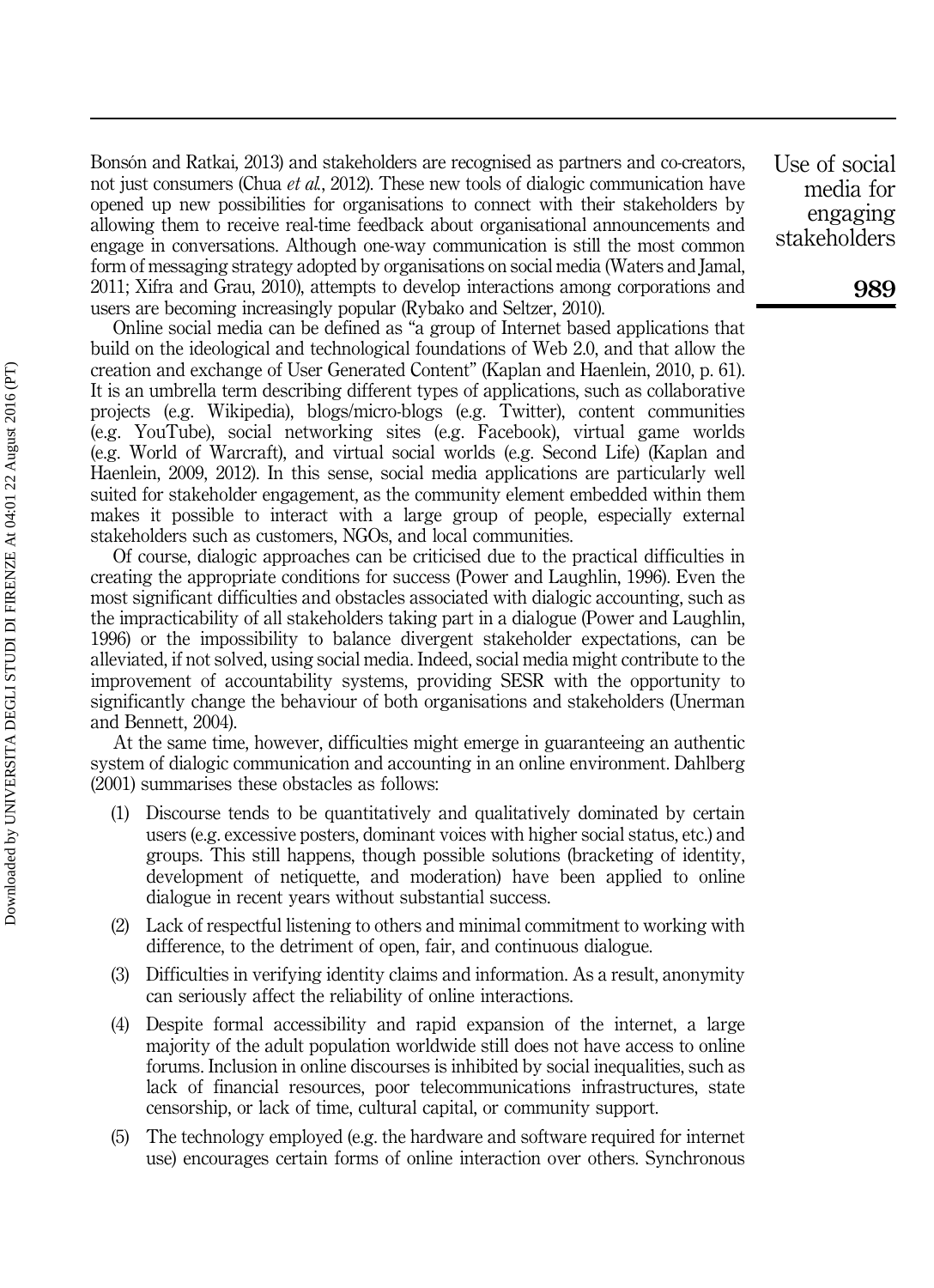chat-group software and the development of netiquette could be more useful than social media in enhancing and maximising a rational-critical discourse between organisations and their stakeholders (Dahlberg, 2001).

Furthermore, social media could be used as powerful instruments of legitimisation by corporations (Bonsón and Ratkai, 2013) rather than for authentic dialogue and cooperation.

Legitimacy theory suggests that a social contract exists between the company and society (Deegan, 2006; Deegan and Samkin, 2009). This means that an organisation can conduct its activities in a manner that does not necessarily follow its stakeholders' expectations, but is still acceptable by society at large. Thus, organisations can voluntarily report and communicate over social media according to the expectations of society (Pfeffer and Salancik, 1978). Several authors (Suchman, 1995; Garriga and Melé, 2004; Claasen and Roloff, 2011) have linked CSR with notions of legitimacy. According to stakeholder and legitimacy perspectives, organisations opt for SESR in order to reduce their external costs or diminish pressures being imposed by society or regulators (Tate et al., 2010; Caron and Turcotte, 2009; Ballou et al., 2006; Adams, 2002). Scholars who adopt a legitimacy perspective suggest that companies use these instruments of external accountability to influence (or even manipulate) stakeholder perceptions (Patten and Guidry, 2010; Coupland, 2007; Deegan, 2002). Voluntary information is disclosed for strategic reasons rather than on the basis of any perceived responsibilities. Gray *et al.* (1995) claim that some corporations have incentives to improve their social and environmental disclosures, although this does not always positively correlate with their sustainability performance.

When there is a disparity between corporate values and societal values, the organisation can lose its legitimacy within society (Patten, 1992). Voluntary disclosure through SESR and social media can enhance an organisation's legitimacy, elevating its image and perception among various members of society and external stakeholders, especially when using external accountability systems. Even so-called green-washing policies, together with other less opportunistic approaches, belong to a particular type of legitimacy theory subcategory that is known as the socio-economic perspective (Clarkson et al., 2011). Manipulating one's corporate image is easier to accomplish than modifying the company's own levels of sustainability performance, its supply chain structure, or its value system (Dowling and Pfeffer, 1975).

However, stakeholder and legitimacy theories can be understood as schools of thought that share some elements in common, since the latter represents a possible evolution, in specific contexts, of the former. Especially when the organisation meets a problem of credibility, it can be led to satisfy priority stakeholders not only because they have the right to be heard by managers (or because these latters have the duty to satisfy their expectations and needs), but also because the organisation needs to improve its image and perception in the society. In this sense, the two theoretical perspectives are not necessarily conflicting or competing with each other, but can be integrated to bring about a better understanding of an organisation's policies and practices of external accountability (see in this perspective: Thorne et al., 2014, p. 701). Legitimacy perspective surely has a more opportunistic orientation compared to stakeholder theory, but it must be considered that even if the organisation does not necessarily follow stakeholder needs, its behaviour must be still acceptable by society at large. In this sense, stakeholder and legitimacy perspectives present a natural match point at the level of strategic understanding of the firm. Thus, a strong orientation towards a strategic or even opportunistic approach to stakeholder theory can suggest accountability and communication as a mechanism for legitimisation in a manner that is socially acceptable.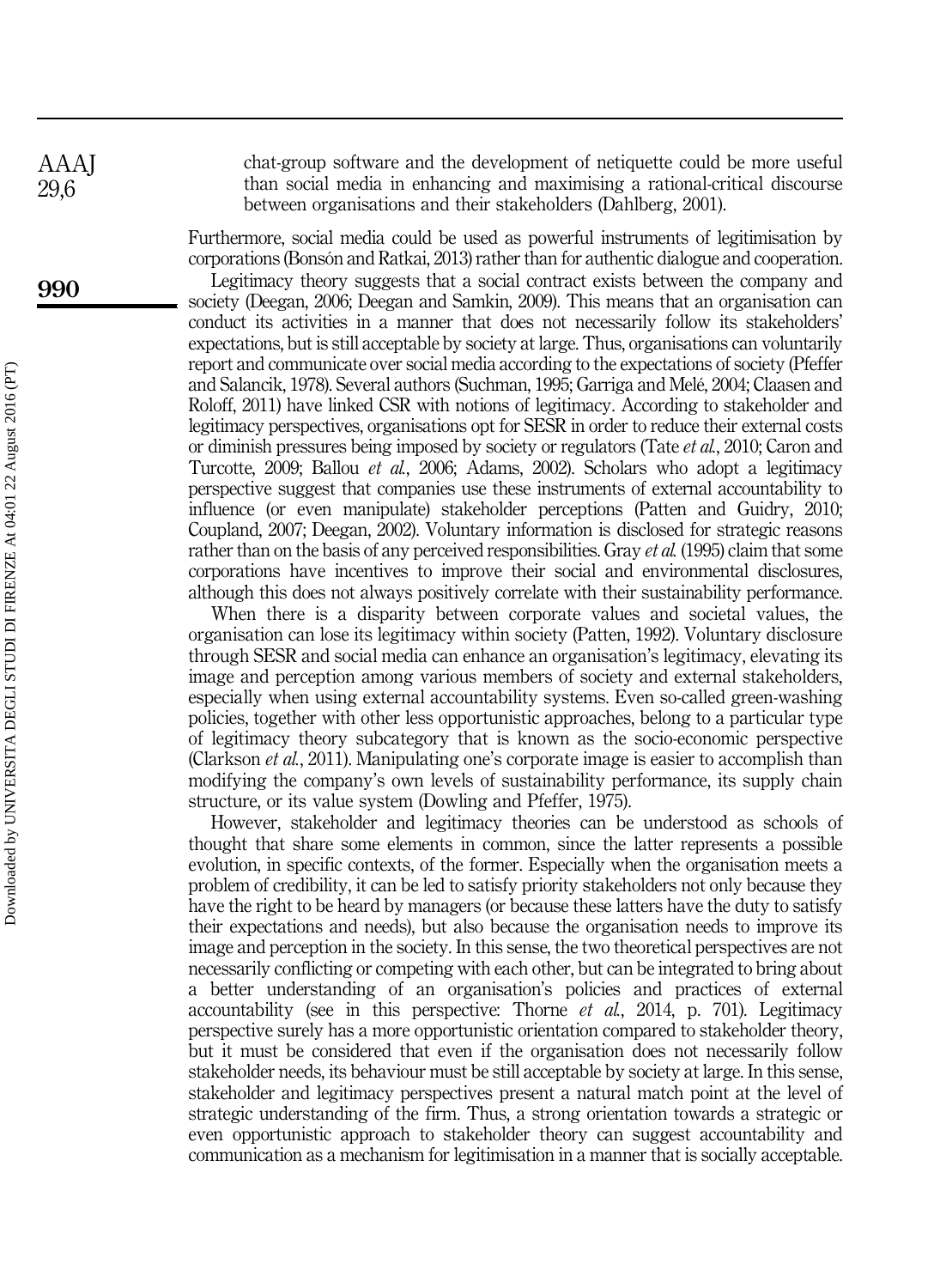This has led scholars to question whether social media is used by organisations for legitimising their presence within society and changing their reputation among stakeholders, or rather for creating a system of dialogic – although not necessarily convergent – debate on CSR (Inauen and Schoeneborn, 2014; Lee et al., 2013; McLuhan, 1964/1999; Kent, 2013; Reilly and Hynan, 2014).

We hope to add to the literature of social and environmental accounting by determining whether social media can act as reliable instruments of stakeholder engagement, thus contributing to the materiality and relevance of the information that is voluntarily disclosed by corporations in sustainability reports, or whether they are just another mechanism of legitimisation. We believe that the social scientific literature is lacking in terms of the role of social media in fostering a reliable and effective stakeholder engagement in SESR, thereby revealing a gap in knowledge that hinders the development of such studies and their empirical applications.

#### 3. Methodology

We studied a sample of 332 sustainability reports in English, Italian, Dutch, and Spanish, all of which were drawn up in accordance with the Sustainability Reporting Guidelines (version 3.1 and 4.0) issued by the GRI (2010, 2013). As of 1 March 2014, we collected all the reports published in 2013 in the GRI online database at the highest levels of accordance with the guidelines:

- (1) for G3.1, levels "A" or "A+", depending on whether the report was assured or not by a third party; and
- (2) for G4, level "in accordance" ("comprehensive" or "core", depending on whether indicators related to the material aspects of performance were either all effectively reported or only partially reported).

Although there are other organisations offering SESR guidelines, and this sample is not to be considered representative of all global organisations publishing a SESR, guidelines provided by GRI are one of the most trusted standards for sustainability reporting, as more than 6,000 organisations from more than 60 countries use or have used GRI guidelines to produce their sustainability reports (GRI, 2013).

All the sustainability reports in our sample include a section that discusses the various stakeholder engagement policies and practices implemented by the corporations in the reporting process.

It is important to point out that the corporations in our sample were chosen in order to determine whether the use of social media was disclosed in the stakeholder engagement section. We hypothesised that the use of social media in the sample organisations, which is easily verifiable through content analysis, would emerge when these online interaction tools were actually used. Analysing these sections enables us to answer our exploratory research question, since it is possible to find information on:

- (1) Stakeholder groups engaged by the organisation.
- (2) The basis for identifying and selecting stakeholders with whom to engage. This involves the organisation's process of defining its stakeholder groups and determining with which groups to engage.
- (3) Approaches to stakeholder engagement, including frequency of engagement by type and by stakeholder group. This could involve surveys, focus groups,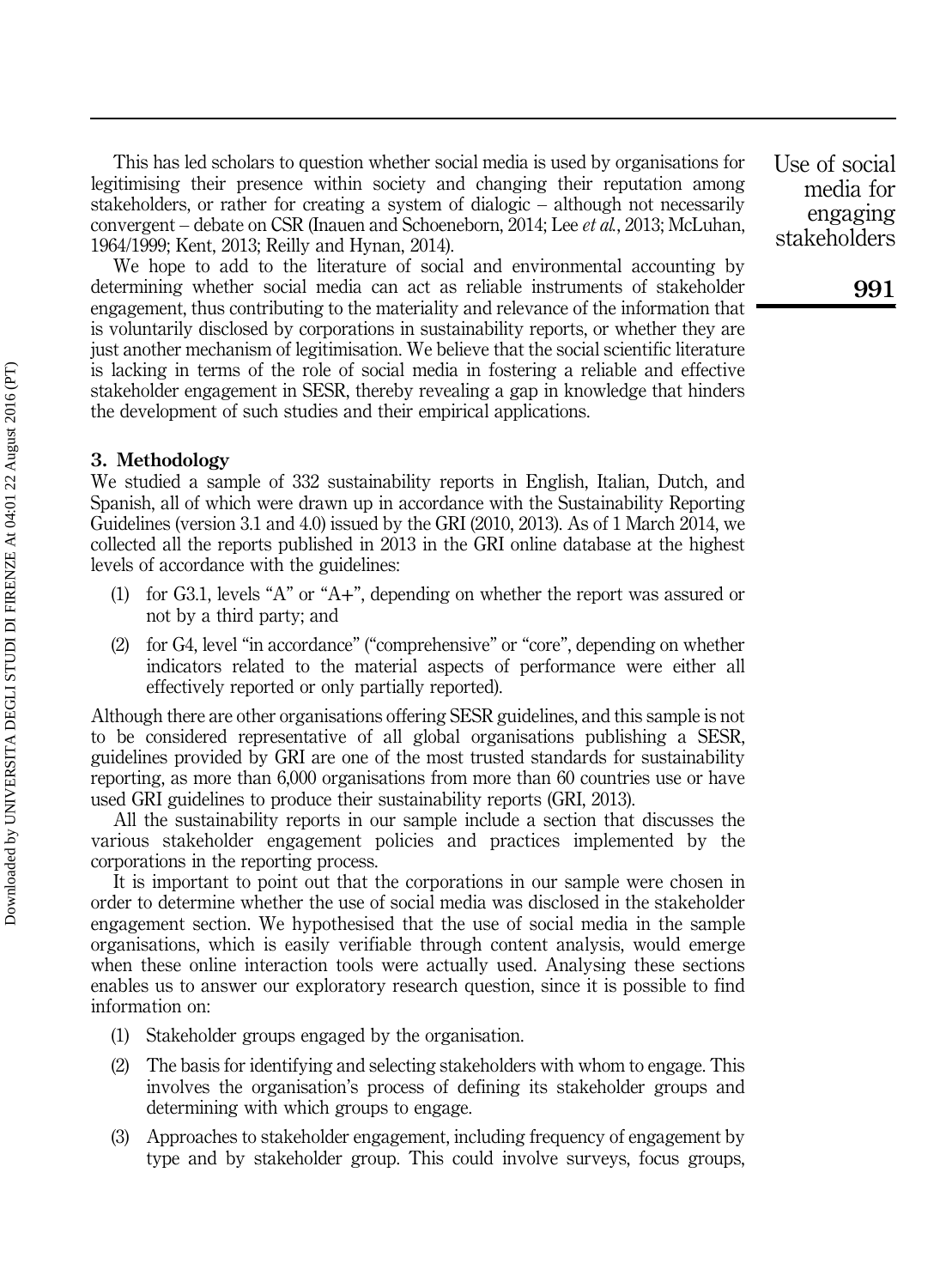community panels, advisory panels, written communication, management/ union structures, and social media.

(4) Key topics and concerns that have been raised through stakeholder engagement, and how the organisation has responded to them.

The 332 statements we consulted represent a sample of organisations whose characteristics are discussed in detail in the following tables.

Table I shows data concerning all the nationalities of our sampled organisations. The majority of the organisations are from Europe (41 per cent), Asia (27 per cent), and South America (17 per cent). As reported in Table I, we included reports written in six languages: English (76 per cent), Spanish (12 per cent), Portuguese (7 per cent), Italian (2 per cent), German (2 per cent), and Dutch (1 per cent). We opted for these languages because they are among the most widely used, and because they were understood by at least one of the researchers in the team. This led us to discard eleven reports written in other languages, including Korean and Russian.

As reported in Table II, 19 per cent of the sample's organisations are multinational enterprises (MNEs), 74 per cent are large enterprises, and 7 per cent are small or medium enterprises (SMEs). GRI adopts the EU definition for SME, large and multinationals: SME are enterprises with a headcount lower than 250 and a turnover lower than €50 million; large enterprises have more than 250 employees and a turnover greater than  $\epsilon$ 50 million; MNEs must have the same features of Large enterprises, but must also operate in more than one country.

One third of these entities are quoted on their national stock exchange (66 per cent). Table II also shows the list of sectors in which these enterprises operate. The most common sectors are energy and energy utilities (23 per cent) and financial services (14 per cent).

Table III points out that 77 per cent of the sample organisations are private companies, while 9 per cent are state-owned companies. In total, 300 out of 332 reports used GRI – G3.1 standard (239 with level of accordance  $A+$  and 61 with level of accordance A), while the remaining 32 used the newer standard GRI – G4 (28 with level of accordance "core", four with a "comprehensive" level of accordance).

Previous studies have paid attention to the qualitative properties of information found in sustainability reports regarding stakeholder engagement policies and practices (Manetti, 2011), but in analysing stakeholder engagement disclosure, we want to focus our attention on both references to social media in sustainability reports and their effective use for conducting stakeholder engagement. For this reason, the content analysis was articulated in two steps:

- (1) Manually verify the presence of references to social media (especially Facebook, Twitter, LinkedIn, YouTube, Google+, and Flickr) in the report in order to understand whether the organisation has effectively used Web 2.0 tools for engaging stakeholders, collecting expectations on the information and data that stakeholders want to know in accordance with principles of materiality and relevance. Reports have been double checked to ensure reliability of the process.
- (2) Using content analysis and tools derived from web analytics and social media analytics (SMA), manually study the Facebook, Twitter, and YouTube pages of organisations whose reports cited at least one reference to social media in order to verify what type of interaction and dialogue was established among diverse stakeholder categories.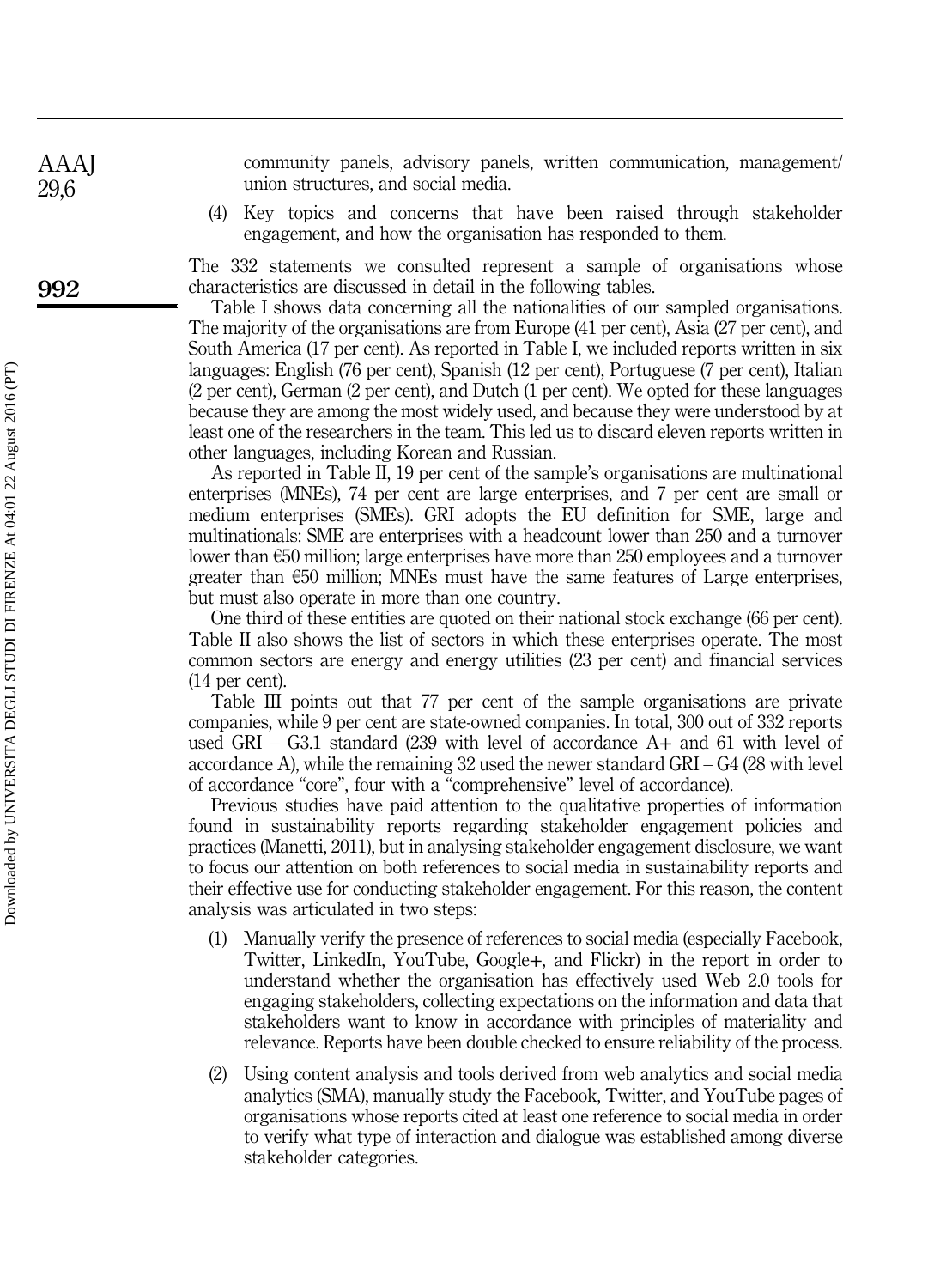|                      |                |          |            |                                   |                |              |                |         | Use of social       |
|----------------------|----------------|----------|------------|-----------------------------------|----------------|--------------|----------------|---------|---------------------|
| Country              | English        | Italian  | Dutch      | Language of reports<br>Portuguese | Spanish        | German       | Total          | $\%$    | media for           |
| Andorra              |                |          |            |                                   | $\mathbf{1}$   |              | $\mathbf{1}$   | 0.3     | engaging            |
| Argentina            | $\,1\,$        |          |            |                                   | $\overline{2}$ |              | $\sqrt{3}$     | 0.9     | stakeholders        |
| Australia            | 17             |          |            |                                   |                |              | 17             | 5.1     |                     |
| Austria              | $\overline{2}$ |          |            |                                   |                | $\sqrt{2}$   | $\overline{4}$ | $1.2\,$ | 993                 |
| Bolivia              |                |          |            |                                   | 1              |              | $\mathbf{1}$   | $0.3\,$ |                     |
| <b>Brazil</b>        | 8              |          |            | 19                                |                |              | 27             | 8.1     |                     |
| Canada               | 8              |          |            |                                   |                |              | 8              | 2.4     |                     |
| Chile                | $\overline{2}$ |          |            |                                   | $\sqrt{2}$     |              | $\overline{4}$ | 1.2     |                     |
| China                | 3              |          |            |                                   |                |              | 3              | 0.9     |                     |
| Colombia             | $\overline{2}$ |          |            |                                   | 8              |              | 10             | 3.0     |                     |
| Ecuador              |                |          |            |                                   | 3              |              | $\,3$          | 0.9     |                     |
| Finland              | 5              |          |            |                                   |                |              | 5              | 1.5     |                     |
| France               | 4              |          |            |                                   |                |              | $\overline{4}$ | 1.2     |                     |
| Germany              | 12             |          |            |                                   |                | 4            | 16             | 4.8     |                     |
| Greece               | $\overline{2}$ |          |            |                                   |                |              | $\sqrt{2}$     | 0.6     |                     |
| India                | 17             |          |            |                                   |                |              | 17             | 5.1     |                     |
| Indonesia            | 1              |          |            |                                   |                |              | 1              | 0.3     |                     |
| Israel               | 3              |          |            |                                   |                |              | $\sqrt{3}$     | 0.9     |                     |
| Italy                | 11             | 8        |            |                                   |                |              | 19             | 5.7     |                     |
| Jordan               | 3              |          |            |                                   |                |              | $\,3$          | 0.9     |                     |
| Korea                | 25             |          |            |                                   |                |              | 25             | 7.5     |                     |
| Luxembourg           | $\overline{2}$ |          |            |                                   |                |              | $\,2$          | 0.6     |                     |
| Mexico               | 3              |          |            |                                   | 4              |              | 7              | 2.1     |                     |
| The Netherlands      | 10             |          | $\sqrt{3}$ |                                   |                |              | $13\,$         | 3.9     |                     |
| Norway               | $\mathbf{1}$   |          |            |                                   |                |              | $\mathbf{1}$   | 0.3     |                     |
| Pakistan             | $\overline{2}$ |          |            |                                   |                |              | $\overline{2}$ | 0.6     |                     |
| Peru                 | 1              |          |            |                                   | $\sqrt{2}$     |              | $\sqrt{3}$     | 0.9     |                     |
| Philippines          | 3              |          |            |                                   |                |              | 3              | 0.9     |                     |
| Poland               | 3              |          |            |                                   |                |              | 3              | 0.9     |                     |
| Portugal             | 7              |          |            | $\boldsymbol{3}$                  |                |              | $10\,$         | 3.0     |                     |
| Qatar                | 5              |          |            |                                   |                |              | 5              | 1.5     |                     |
| Romania              | 1              |          |            |                                   |                |              | $\mathbf{1}$   | 0.3     |                     |
| Russian Federation   | 10             |          |            |                                   |                |              | 10             | 3.0     |                     |
| Singapore            | 3              |          |            |                                   |                |              | $\,3$          | 0.9     |                     |
| South Africa         | 4              |          |            |                                   |                |              | $\overline{4}$ | 1.2     |                     |
| Spain                | 10             |          |            |                                   | 17             |              | 27             | 8.1     |                     |
| Sri Lanka            | 1              |          |            |                                   |                |              | $\mathbf{1}$   | 0.3     |                     |
| Sweden               | 1              |          |            |                                   |                |              | $\mathbf{1}$   | 0.3     |                     |
| Switzerland          | 5              |          |            |                                   |                | $\mathbf{1}$ | 6              | 1.8     |                     |
| Taiwan               | 3              |          |            |                                   |                |              | 3              | 0.9     |                     |
| Thailand             | 3              |          |            |                                   |                |              | $\,3$          | $0.9\,$ |                     |
| Turkey               | 5              |          |            |                                   |                |              | 5              | 1.5     |                     |
| United Arab Emirates | 4              |          |            |                                   |                |              | $\overline{4}$ | $1.2\,$ |                     |
| UK                   | 11             |          |            |                                   |                |              | 11             | $3.3\,$ | Table I.            |
| <b>USA</b>           | $20\,$         |          |            |                                   |                |              | 20             | 6.0     | Nationality of      |
| Hong Kong            | 8              |          |            |                                   |                |              | 8              | $2.4\,$ | sampled             |
| Total                | 252            | $\,8\,$  | $\,3$      | $22\,$                            | 40             | 7            | 332            | $100\,$ | organisations and   |
| $\%$                 | 75.90          | $2.41\,$ | $0.90\,$   | 6.63                              | 12.05          | $2.11\,$     | 100            |         | language of reports |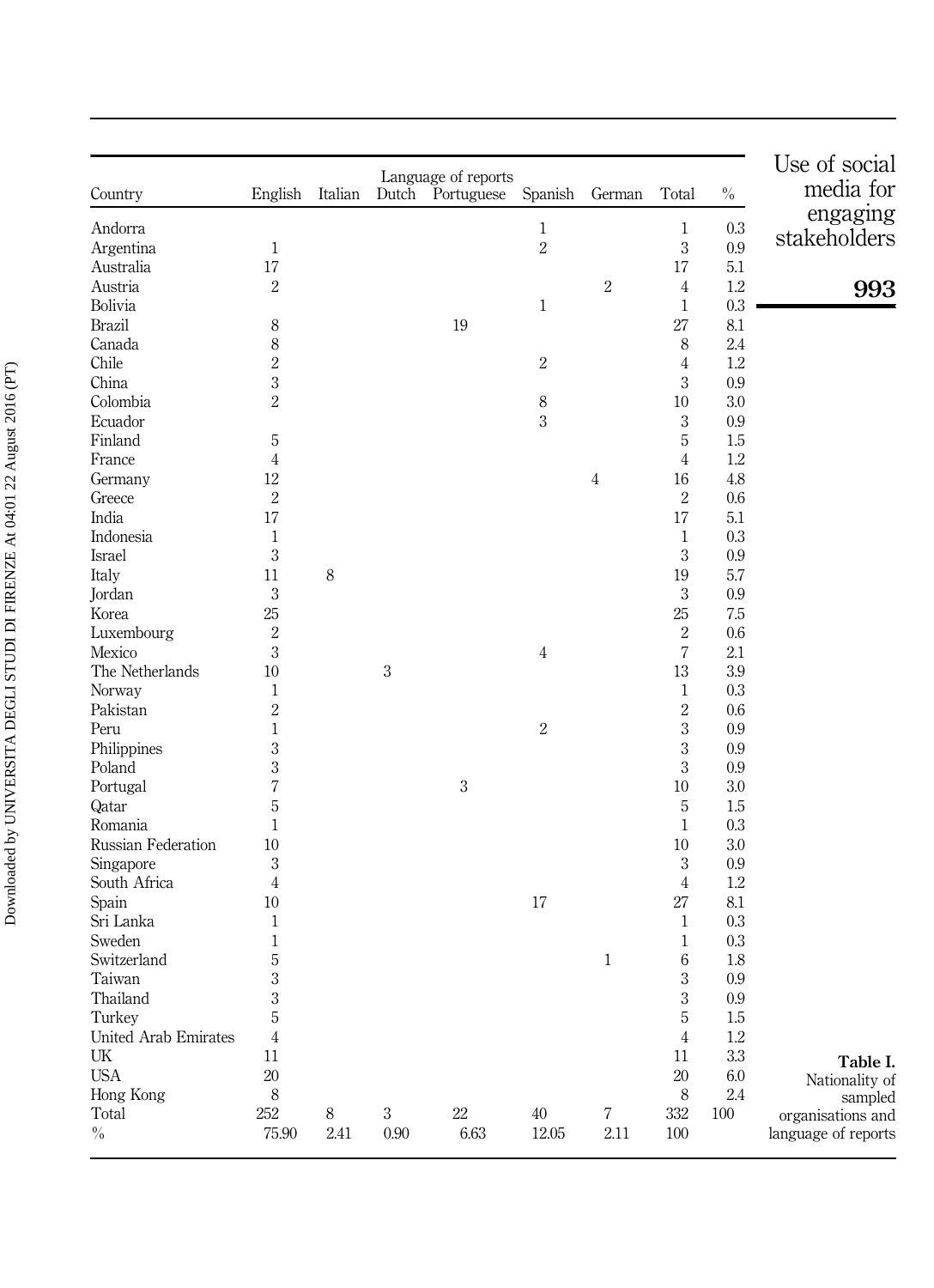| AAAJ                | Size of organisations           |                |                |                |                |       |  |  |  |  |  |
|---------------------|---------------------------------|----------------|----------------|----------------|----------------|-------|--|--|--|--|--|
| 29,6                | Sector                          | Large          | <b>MNE</b>     | <b>SME</b>     | Total          | $\%$  |  |  |  |  |  |
|                     | Agriculture                     | $\mathbf{1}$   |                |                | $\mathbf{1}$   | 0.30  |  |  |  |  |  |
|                     | Automotive                      | $\overline{7}$ | $\mathbf{1}$   |                | 8              | 2.41  |  |  |  |  |  |
|                     | Aviation                        | 6              |                |                | 6              | 1.81  |  |  |  |  |  |
|                     | Chemicals                       | 13             | 1              |                | 14             | 4.22  |  |  |  |  |  |
| 994                 | Commercial services             | 5              | $\,2$          | 3              | 10             | 3.01  |  |  |  |  |  |
|                     | Computers                       | $\mathbf{1}$   | 3              |                | $\overline{4}$ | 1.20  |  |  |  |  |  |
|                     | Conglomerates                   | 4              | $\mathbf{1}$   |                | 5              | 1.51  |  |  |  |  |  |
|                     | Construction                    | 9              | $\overline{2}$ |                | 11             | 3.31  |  |  |  |  |  |
|                     | Construction materials          | 6              | 3              | $\mathbf{1}$   | 10             | 3.01  |  |  |  |  |  |
|                     | Energy                          | 40             | $\overline{7}$ | $\overline{2}$ | 49             | 14.76 |  |  |  |  |  |
|                     | Energy utilities                | 25             | $\overline{2}$ | $\mathbf{1}$   | 28             | 8.43  |  |  |  |  |  |
|                     | Equipment                       | $\mathbf{1}$   | $\mathbf{1}$   |                | $\overline{2}$ | 0.60  |  |  |  |  |  |
|                     | Financial services              | 37             | $\sqrt{2}$     | $\mathbf{1}$   | 45             | 13.55 |  |  |  |  |  |
|                     | Food and beverage products      | 8              | 3              |                | 11             | 3.31  |  |  |  |  |  |
|                     | Forest and paper products       | 5              | $\mathbf{1}$   |                | 6              | 1.81  |  |  |  |  |  |
|                     | Healthcare products             | 1              | 4              | $\mathbf{1}$   | 6              | 1.81  |  |  |  |  |  |
|                     | Healthcare services             | $\overline{2}$ |                |                | $\overline{2}$ | 0.60  |  |  |  |  |  |
|                     | Household and personal products | $\sqrt{3}$     |                |                | 3              | 0.90  |  |  |  |  |  |
|                     | Logistics                       | $\overline{4}$ | $\overline{2}$ |                | 6              | 1.81  |  |  |  |  |  |
|                     | Media                           |                |                | $\mathbf{1}$   | $\mathbf{1}$   | 0.30  |  |  |  |  |  |
|                     | Metals products                 | $\overline{4}$ | $\mathbf{1}$   | $\mathbf{1}$   | 6              | 1.81  |  |  |  |  |  |
|                     | Mining                          | 11             | $\overline{2}$ |                | 13             | 3.92  |  |  |  |  |  |
|                     | Non-profit/services             | $\mathbf{1}$   |                | $\overline{2}$ | $\sqrt{3}$     | 0.90  |  |  |  |  |  |
|                     | Other                           | 8              | 5              | $\overline{2}$ | 15             | 4.52  |  |  |  |  |  |
|                     | Public agency                   | 8              |                | $\overline{2}$ | 10             | 3.01  |  |  |  |  |  |
|                     | Railroad                        | 4              |                |                | $\overline{4}$ | 1.20  |  |  |  |  |  |
|                     | Real estate                     | 8              | $\sqrt{2}$     |                | 10             | 3.01  |  |  |  |  |  |
|                     | Retailers                       | $\overline{2}$ | $\overline{3}$ |                | $\sqrt{5}$     | 1.51  |  |  |  |  |  |
|                     | Technology hardware             | $\overline{4}$ | $\mathbf 5$    |                | 9              | 2.71  |  |  |  |  |  |
|                     | Telecommunications              | 7              | $\overline{2}$ |                | 9              | 2.71  |  |  |  |  |  |
|                     | Textiles and apparel            | $\overline{2}$ |                |                | $\overline{2}$ | 0.60  |  |  |  |  |  |
|                     | Tourism/leisure                 |                | $\overline{2}$ | $\overline{2}$ | $\overline{4}$ | 1.20  |  |  |  |  |  |
|                     | Universities                    | 3              |                |                | $\sqrt{3}$     | 0.90  |  |  |  |  |  |
|                     | Waste management                | $\mathbf{1}$   | $\mathbf{1}$   | $\overline{2}$ | $\overline{4}$ | 1.20  |  |  |  |  |  |
| Table II.           | Water utilities                 | 6              |                | $\mathbf{1}$   | $\overline{7}$ | 2.11  |  |  |  |  |  |
| Sectors and size of | Total                           | 247            | 63             | 22             | 332            | 100   |  |  |  |  |  |
| organisations       | $\frac{0}{0}$                   | 74.40          | 18.98          | 6.63           | 100            |       |  |  |  |  |  |

|                   | GRI standard            |              |            |       |               |  |  |  |  |
|-------------------|-------------------------|--------------|------------|-------|---------------|--|--|--|--|
|                   | Type                    | $GRI - G3.1$ | $GRI - G4$ | Total | $\frac{0}{0}$ |  |  |  |  |
|                   | Cooperative             | 3            |            |       | 0.90          |  |  |  |  |
|                   | Non-profit organisation | າ            |            |       | 0.90          |  |  |  |  |
|                   | Partnership             | 5            |            |       | 1.81          |  |  |  |  |
|                   | Private company         | 228          | 25         | 253   | 76.20         |  |  |  |  |
| Table III.        | Public institution      | 12           | 4          | 16    | 4.82          |  |  |  |  |
| Classification of | State-owned company     | 32           |            | 32    | 9.64          |  |  |  |  |
| organisation type | Subsidiary              | 18           |            | 19    | 5.72          |  |  |  |  |
| and GRI standard  | Total                   | 300          | 32         | 332   | 100           |  |  |  |  |
| used in reports   | $\frac{0}{0}$           | 90.36        | 9.64       | 100   |               |  |  |  |  |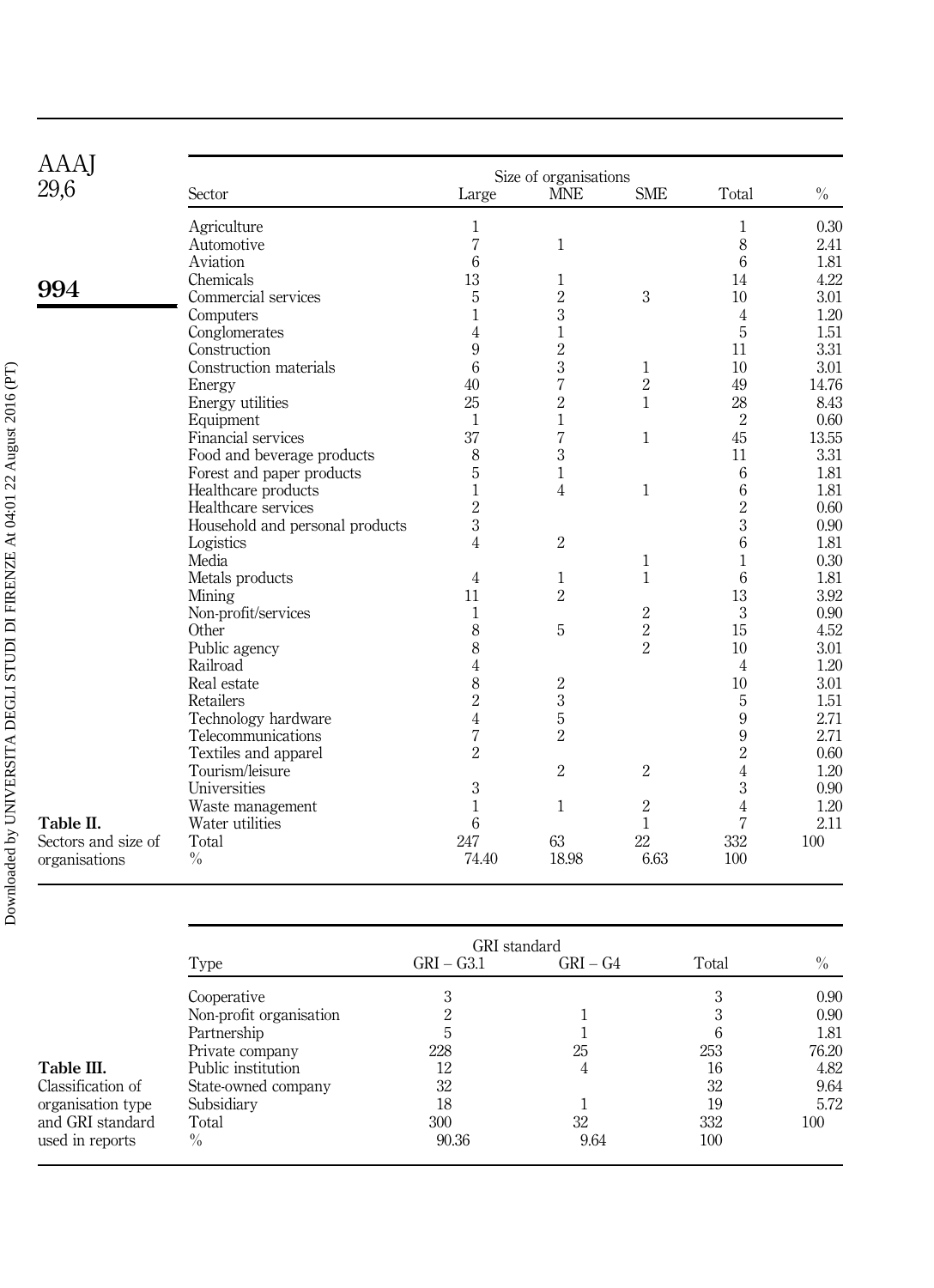SMA is the practice of gathering and analysing data from blogs and social media websites in order to make business decisions. SMA appears as an emerging interdisciplinary methodology that aims to combine, extend, and adapt methods for analysis of social media data (Stieglitz et al., 2014; Bekmamedova et al., 2014). SMA involves measuring, analysing, and interpreting interactions and associations between people, topics, and ideas. SMA is a powerful tool for uncovering stakeholder sentiment dispersed across countless online sources. This analysis is often called "social media listening", as the analytics allow marketers to identify sentiment and identify trends in order to better meet their customers' needs. Many companies have used these types of analytic tools to engage customers, local communities, and NGOs.

While SMA represents a fairly recent approach to the study of online interaction among organisations and their stakeholders (especially customers), content analysis is a widely adopted analytic tool in corporate disclosure studies (Guthrie et al., 2004) because it allows repeatability and valid inferences from data according to their context (Krippendorff, 1980). Content analysis is a summarizing process, a quantitative analysis of messages that relies on social scientific methods and is not limited to measurable variables or to the context in which the messages are created or presented (Neuendorf, 2002, p. 10). In other words, content analysis is a scholarly methodology within the social sciences and humanities in which texts are studied in order to determine authorship, authenticity, or meaning. It is conceived as a technique for making inferences by objectively and systematically identifying specific characteristics of certain types of messages (Holsti, 1969).

In the first step of our survey we decided to verify the presence or absence of references to social media in the reports of our samples. We then analysed Facebook, Twitter, LinkedIn, YouTube, Google+, and Flickr in order to determine the corporations that declared in their reports the use of these social media sites for engaging or consulting with stakeholders. This second type of analysis was aimed at studying the type of interaction that exists within a specific period of time between the organisation and its stakeholders through social media, using both SMA and content analysis. We studied posts, tweets, and videos published between 1 March 2014 and 31 May 2014. We focused on Twitter, Facebook, and YouTube, as the results of the first phase confirmed that they were the most relevant forms of social media used by the organisations in our study.

Our approach allowed us to easily verify the presence or absence of the various elements that often characterize the use of social media as a means of conducting stakeholder engagement. In almost all of the items, the content analysis consisted of a search for keywords as well as attempts to tabulate the length of the text and the number of sentences dedicated to specific topics. We also determined the frequency of specific words related to the use of social media.

The research team was composed of eight people: an academic supervisor, a coordinator of the content analysis, and six master level students with specific proficiency in the languages used by the sample organisations. Some tests of the coding procedure were conducted to highlight ambiguous or unclear interpretation of coding rules. Six pages of reports of as many organisations for each social media (Facebook, Twitter, and YouTube) were independently examined by each member of the research group. The results were compared and differences of interpretation discussed. Except in the case that the researcher was mother tongue or expert in that specific language, pages have been double checked to ensure reliability of the process. This resulted in a final set of detection and classification rules for information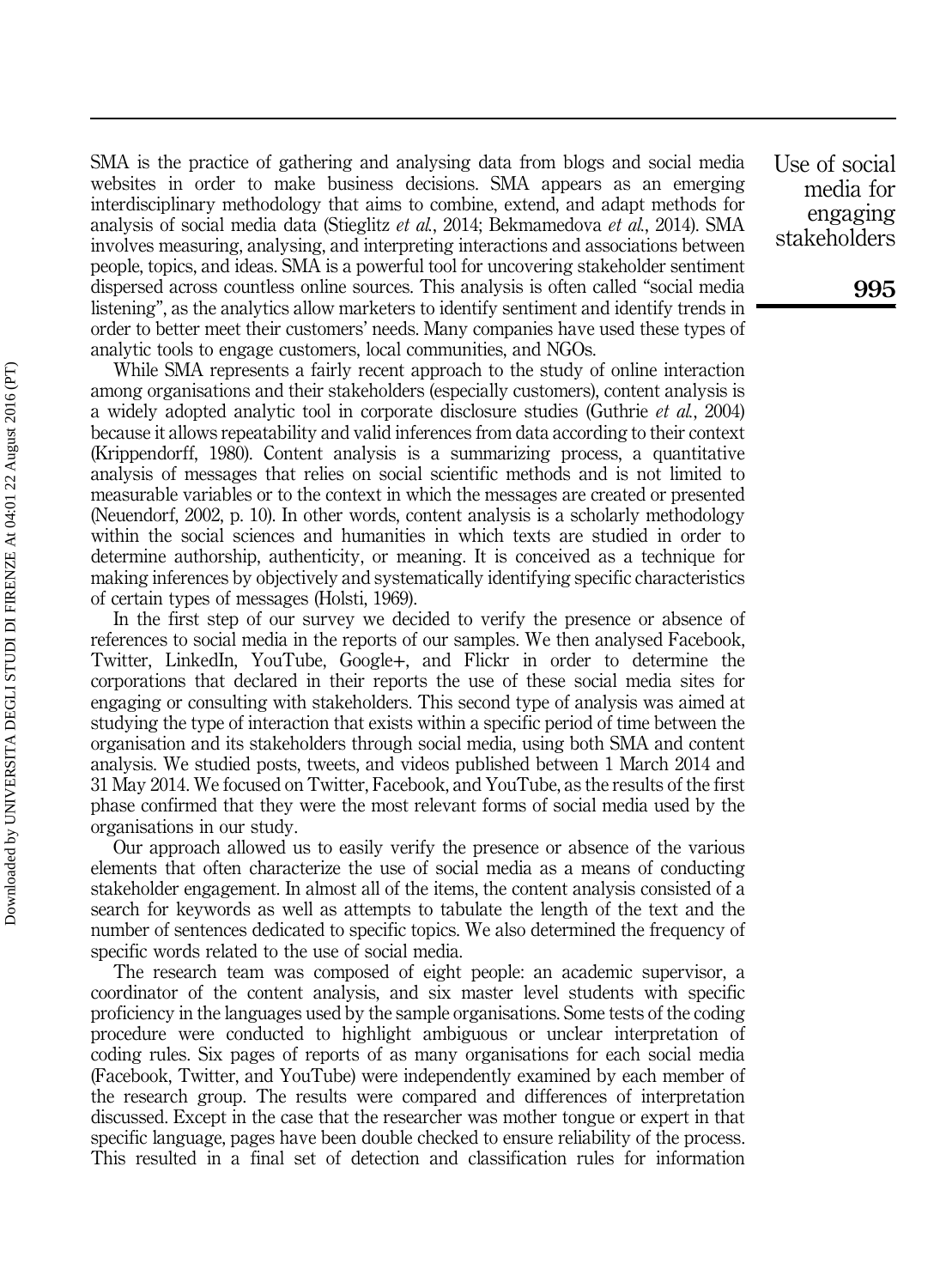contained in the documents. Finally, another page for each social media – this time by the whole group – to align the conduct of all research team members. The next step was to divide social media pages for content analysis among team members, dividing the workload in such a way as to ensure that each member had a chance to analyse reports from a wide variety of organisation, taking into account type, dimensions, and sector. Afterwards, the supervisor and the coordinator compared the results obtained by the other members, checking that there were no differences of interpretation. All in all, we obtained a Cohen's  $\kappa$  coefficient of inter-reliability of 0.8.

For Facebook, the unit of data collection consists of each post generated by the organisation on its official page. In the case of Twitter, the unit of data collection consists of each tweet generated by the organisation, whether original content or a rebroadcasting of content from another account (a retweet). For YouTube, the unit consists of each video posted by the organisation on its official channel.

We assessed the number of "likes" each unit generated on Facebook. "Likes" represent user engagement, and accumulate when the audience presses the "like" button, a feature available for each individual post and its comments (Ramanadhan et al., 2013). We also assessed the number of favourites and retweets each unit collected on Twitter. For YouTube, we tracked the number of comments each unit generated.

In addition to analysing single tweets/posts/videos, we also collected data for the accounts of organisations, such as "page likes" for Facebook pages, the number of "followers" for Twitter accounts, and the number "subscribers" to the organisation's YouTube channel. This data are relevant because it measures the extent to which social media users engage with the organisations in our study. This data were accumulated by adopting a manual procedure, one that enabled us to study each account unit by unit in order to carefully retrieve quantitative data (the number of posts in a certain period) and qualitative data (which posts are about SESR). Although web software can be used to count the total number of posts in a certain period, we opted for a manual approach because we wanted to carefully assess which posts touched upon topics relating to SESR/CSR.

The research team followed Carroll and Buchholtz's (2000, p. 35) definition of CSR: "corporate social responsibility encompasses the economic, legal, ethical, and philanthropic expectations placed on organisations by society at a given point in time". This definition is based on Carroll's four-part model of CSR, also known as "Carroll's pyramid of CSR", which was initially proposed by Carroll (1991), refined in later publications (Carroll, 1991; Carroll, 1979; Carroll and Buchholtz, 2000), and is one of the most established and accepted models of CSR (Crane and Matten, 2004). According to Carroll (1991), the satisfaction of economic responsibilities towards shareholders, employees, consumers, suppliers, etc. is the first layer of CSR – the base of the pyramid – and is a requirement for all organisations. A second layer is also required by society, as corporations seeking to be socially responsible must abide by the law. The third layer of ethical responsibility obliges corporations to do what is right, just, and fair, even when they are not compelled to do so by the legal system. In other words, ethical responsibilities consist of what is generally expected by society over and above economic and legal requirements (Carroll, 1991). Lastly, the fourth level of CSR – the tip of the pyramid – looks at the philanthropic responsibilities that are not expected or required from corporations, making them less important than the other three categories (Crane and Matten, 2004).

The team discussed and agreed on the best criteria for highlighting a post/tweet/video about CSR or stakeholder engagement, developing practical guidelines to analyse and

AAAJ 29,6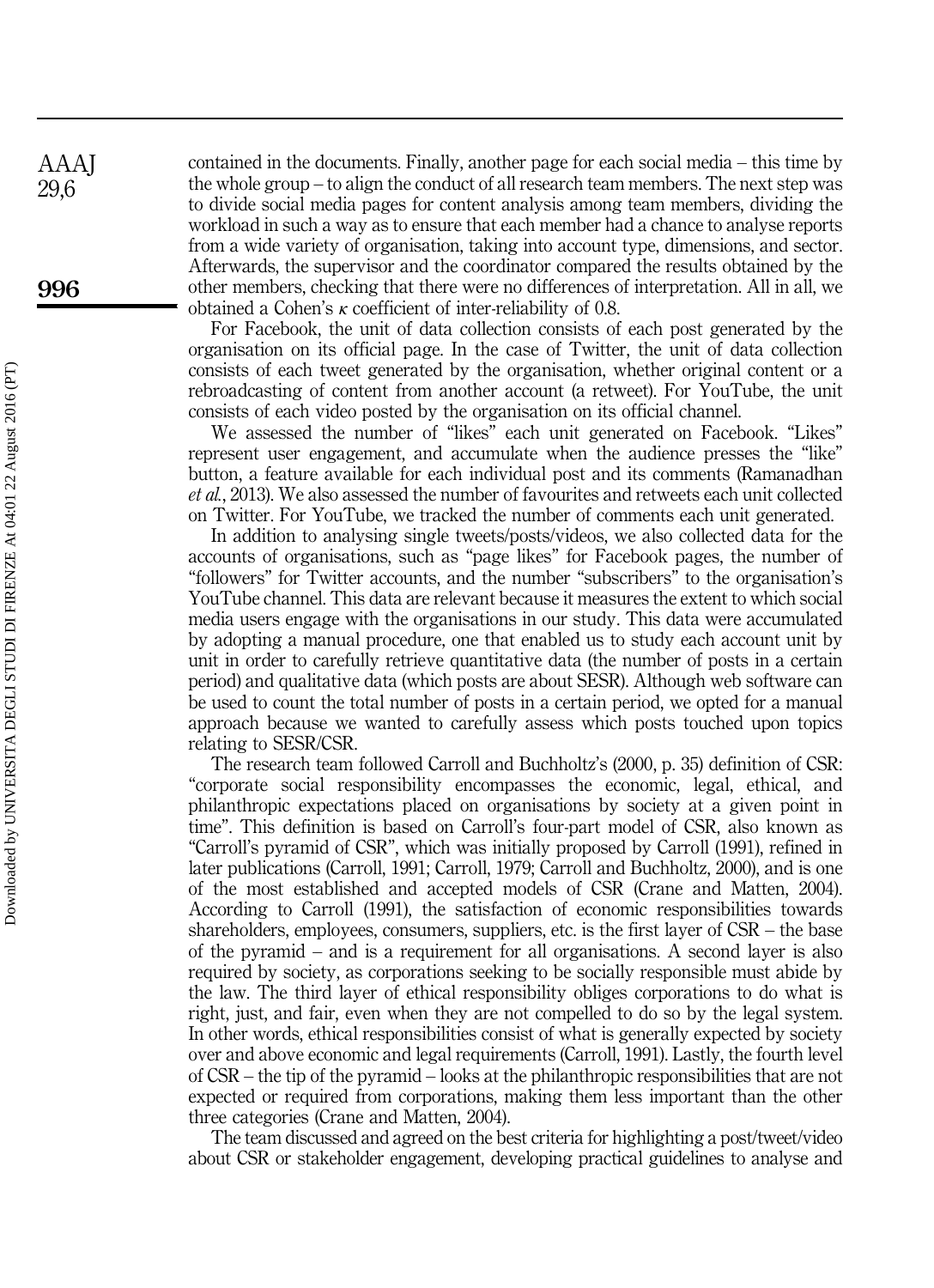select contributions relevant to our research objective. For instance, CSR contributions involve all elements of economic, legal, and ethical responsibility that have a positive impact on its stakeholders, including any tweets/posts/videos dealing with the activities or practices concerning the inclusion of a social and environmental focus in business processes, attempts to address the social or environmental impact of the company, or anything that can help to make it more sustainable, useful, ethical, or transparent (e.g. collaboration with non-profit and third sector organisations). Guidelines discussed by the research team also included a list of relevant keywords that were deemed useful while performing the content analysis, including CSR, social, environment, responsibility, value, stakeholders, sustainability, employees, suppliers, customers, community, needs, impact, health, education, philanthrophy, non-profit, donations, accountability, standard, ethic, legal, philanthrophy, triple bottom line, and engagement.

In terms of stakeholder engagement, the team agreed that the stakeholder list would include: shareholders/investors; employees, suppliers, customers and users; state and public administration; third sector organisations and NGOs; and community/general interest.

#### 4. Results

This section presents the results of our content analysis for each type of social media.

#### 4.1 Stakeholder engagement through Twitter

Out of a total of 332 reports, 74 reports (22.29 per cent) cited the official Twitter account of the organisation as a channel through which to interact with stakeholders. Since two accounts were not accessible during our research, the content analysis is based on 72 official Twitter accounts (21.69 per cent).

On average, these official Twitter profiles accounted for 72,997 followers, 1,613 followings (number of other Twitter profiles they follow), and 5,915 total messages (from the creation of the account). Accordingly, the average size of these accounts is fairly large in terms of internet traffic.

By using the word "tweets" we mean both tweets (short messages no longer than 140 characters) and retweets (sharing of other users' tweets). During the period of our analysis – from 1 March to 31 May 2014 – these accounts produced an average total number of 490 tweets, an average of 35 messages (7.09 per cent) concerning CSR topics, and only one tweet (only 0.22 per cent of messages) about stakeholder engagement.

In total, 30 of the organisations mentioned above produced at least one tweet on their official Twitter accounts that contributed to stakeholder engagement for sustainability reporting. Of this sub-set of entities, 17 are large organisations (57 per cent), ten are multinationals (33 per cent), and three are SMEs (10 per cent). In total, 73 per cent of these 30 organisations are private companies, while 10 per cent are state-owned companies. In all, 27 per cent are in the energy and energy utilities sector, while 10 per cent are in the financial services.

If we consider only these organisations, the percentage of tweets concerning CSR activities rises from 7.09 to 8.94 per cent. On average, each of these organisations produced three tweets (0.50 per cent of the total tweets) that engaged stakeholders during the period of our analysis.

Table IV presents a selection of noteworthy tweets concerning stakeholder engagement that were posted from these organisations during the period of our research. The name and the URLs of the company have been omitted.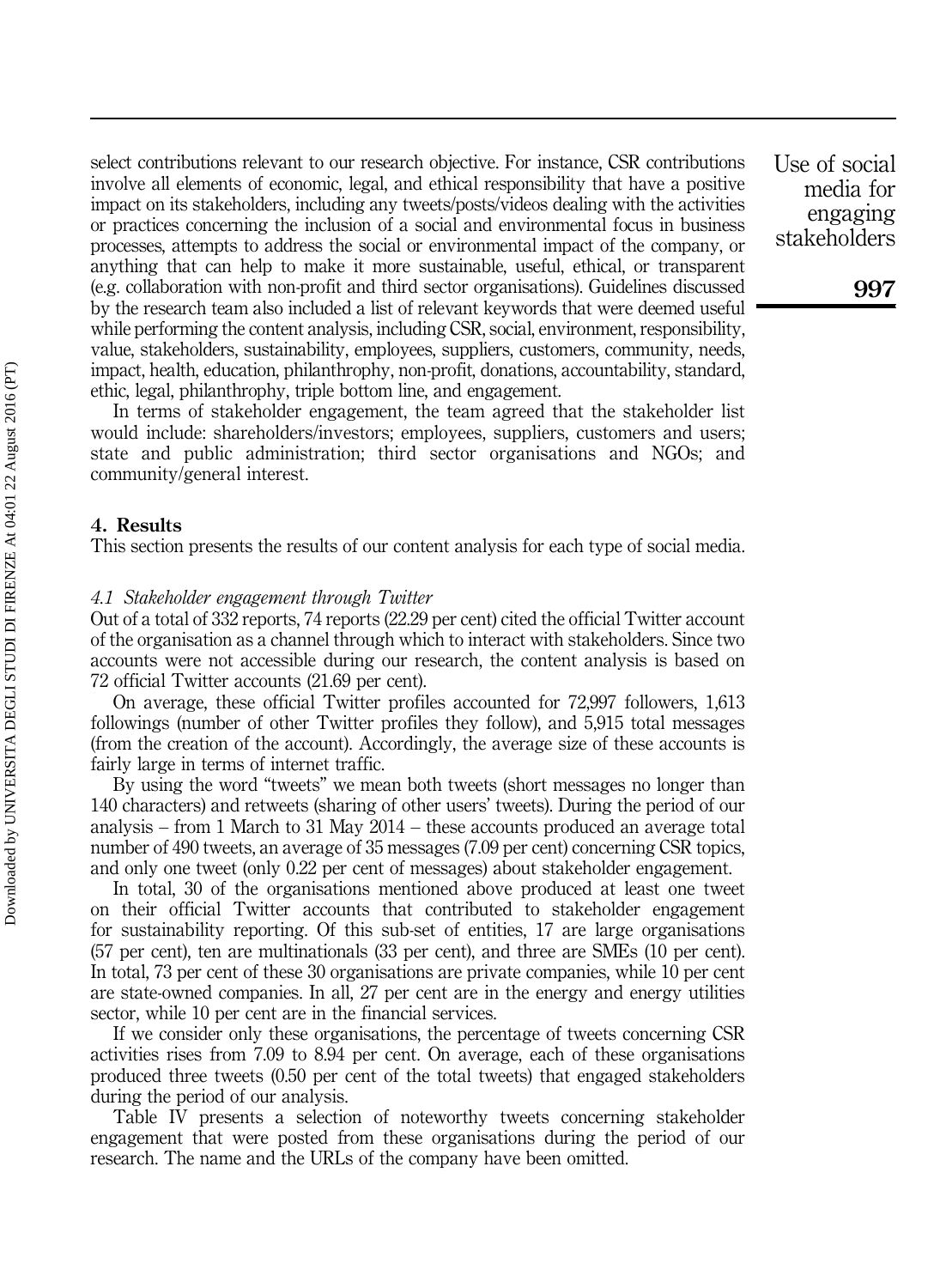| AAAJ<br>29,6                                                            | No. Tweet                                                                                                                                                                                           | No. of         | No. of         | Class of engaged<br>retweets favourites stakeholder |
|-------------------------------------------------------------------------|-----------------------------------------------------------------------------------------------------------------------------------------------------------------------------------------------------|----------------|----------------|-----------------------------------------------------|
|                                                                         | 1. We want to hear from you. What do you want to<br>know about @- S CSR efforts? Sustainable<br>packaging? Volunteer efforts? Tell us                                                               | $\mathbf{1}$   | $\overline{0}$ | Community/general,<br>customers                     |
| 998                                                                     | 2. We want your input! How do you reduce waste in<br>your home? http://reduce.org Share your tips                                                                                                   | $\Omega$       | $\mathbf{0}$   | Community/general,<br>customers                     |
|                                                                         | 3. What is your company doing to mitigate climate<br>risk? Join us and sign the #ClimateDeclaration<br>today!                                                                                       | $\mathbf{1}$   | $\Omega$       | Suppliers, employees,<br>community, customers       |
|                                                                         | 4. Excited to announce our new programme,<br>#PowerYourVoice, w/ the @UNDP,<br>@unfoundation, $@{\longrightarrow}$ , & $@a$ Pldeap tomorrow<br>at the #PovertyMatch!                                | $\overline{7}$ | $\overline{2}$ | Community/general                                   |
|                                                                         | 5. "A healthy employee, an effective employee"<br>Tomorrow all the details at 09:30 on<br>#ImpulsandoPymesTENERIFE <sup>a</sup>                                                                     | 2              | $\overline{2}$ | Community/general,<br>employees                     |
|                                                                         | 6. Who participated in our #MOOC on<br>#Sustainability yesterday? How was the first class?<br>We'd love to hear your feedback #-                                                                    | $\overline{4}$ | $\overline{2}$ | Community/general,<br>consumers                     |
|                                                                         | 7. Do you want to increase employee engagement?<br>Here are 6 tips to help you do just that $-$<br>$\frac{http://$                                                                                  | 8              | $\overline{2}$ | <b>Employees</b>                                    |
|                                                                         | 8. What do you think makes a good investment? We<br>asked. You answered. Here's what you said<br>http://www.australianethical.com.au/news/what-<br>do-you-think-makes-good-investment<br>#GoodMoney | $\Omega$       | $\Omega$       | Community/general,<br>investors                     |
| Table IV.                                                               | 9. What is more important now: increasing energy<br>efficiency or developing more renewables? Share<br>your thoughts with us                                                                        | $\overline{4}$ | $\overline{2}$ | Community/general                                   |
| Excerpts for relevant<br>tweets concerning<br>stakeholder<br>engagement | 10. Have an idea for a social enterprise? Come to<br>@secatalyst's Day of Learning on May 30 in                                                                                                     | $\Omega$       | $\Omega$       | Community/general                                   |
| (Twitter)                                                               | Notes: <sup>a</sup> Original tweet in Spanish. Hashtags have been not translated                                                                                                                    |                |                |                                                     |

Considering our research goal, it was important to study if online interaction through social media represents an effective stakeholder engagement mechanism in SESR. The study of each relevant tweet suggests that Twitter is also effectively used by companies and other organisations to disseminate their CSR activities. However, these organisations rarely use Twitter to engage with stakeholders. Indeed, our findings suggest that this type of interaction is rare, as very little social media content involves sustainability reporting from stakeholders. Twitter, for instance, is used primarily to mono-directionally promote the organisation's activities (also those concerning CSR), services, and products without engaging stakeholders for sustainability reporting. This could suggest that Twitter is mainly used by organisations as a means of legitimising their presence within society rather than creating a system of dialogic interaction.

We also determined that messages written with the aim of interacting with stakeholders are usually not targeted towards a specific category of stakeholders and can be classified as communication towards the community in general.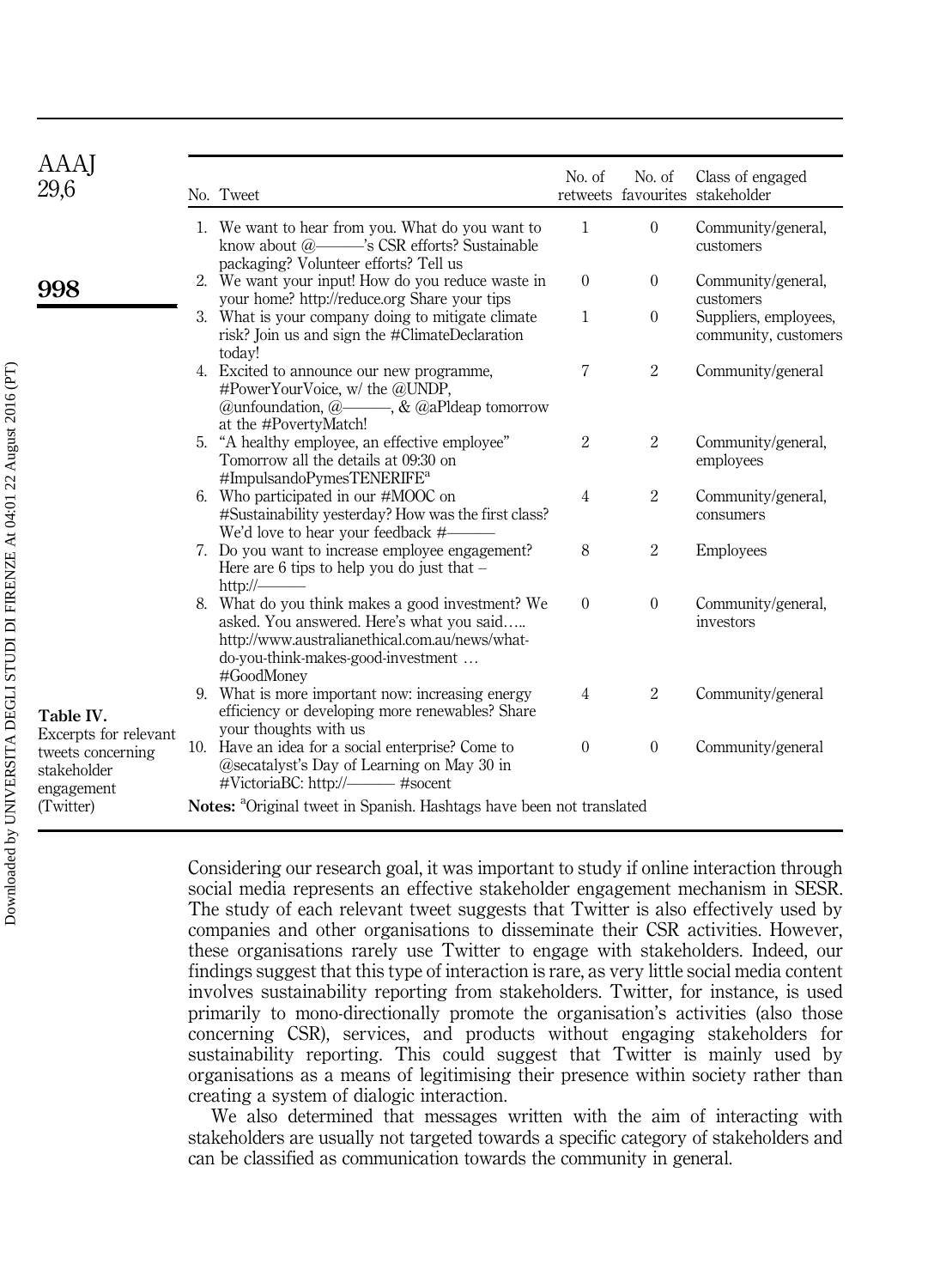#### 4.2 Stakeholder engagement through Facebook

Facebook is found to be the most widely used social network site among the organisations in our sample: 97 reports (29.22 per cent) cited the official Facebook page of the organisation as a channel through which to engage stakeholders. In all, 16 pages were either inactive or unavailable, which means that that we performed content analysis on 73 official Facebook pages (21.99 per cent). On average, each of these pages reported 731,298 likes and 12,938 citations on Facebook. As in the case of Twitter, it is not surprising to find that many of these organisations preside over fairly large accounts that can reach a substantial number of people.

During the period of our analysis, these pages published, on average, 47 posts, eight messages concerning CSR topics, and 1 post about stakeholder engagement. On average, 17.36 per cent of messages dealt with a CSR activity and just 1.42 per cent of messages contributed to stakeholder engagement for sustainability reporting.

We determined that 12 of these organisations produced at least one post on their official Facebook pages that tried to contribute to stakeholder engagement for sustainability reporting. In total, 11 are large organisations and one is an SME. It appears that no multinationals are using Facebook to engage stakeholders for sustainability reporting. Six organisations are private companies, two are public institutions, two are non-profit organisations, and two are subsidiaries. There is not a clearly prevalent industry sector for this set of 12 organisations that tried to engage stakeholders.

If we consider only these organisations, the percentage of posts concerning CSR activities rises from 17.36 to 26.12 per cent. This means that the latter organisations publish a post on CSR at a rate of one out of every four posts. On average, each of these organisations produced four posts (7.36 per cent of the total posts) that tried to engage stakeholders during the period of our analysis. Table V presents a selection of relevant posts concerning stakeholder engagement that were published by these organisations during the period of our research. The name and the URLs of the company have been omitted.

Although Facebook, like Twitter, was used more for promoting CSR activities than for engaging stakeholders, it is possible to detect a greater effort by organisations in exploiting Facebook as a means of dialogic interaction. The organisations that published at least one post with the aim of engaging stakeholders published stakeholder engagement posts 7.36 per cent of the time, while the same analysis on Twitter showed a much lower rate of 0.50 per cent.

As Table V illustrates, the level of interaction on Facebook is higher than on Twitter, with greater levels of commenting, liking, and sharing. This is probably because of the social networking nature of the former and the microblog characteristics of the latter. Table V also shows whether comments to posts contained at least one reply from the organisation itself. For instance, in post no. 4 and 6 the organisation replied with more details on the location of the project and thanked the users for their contributions.

The level of interaction of the overall sample is certainly low, but there are some significant exceptions among the organisations. For instance, we examined why some posts led to a particularly high number of comments. We found that this usually happens with posts on social or ethically sensitive topics, such as the use of renewable resources or resources that need to be collected in areas at risk of war or civil uprisings. It appears that organised groups of users can mobilise against certain behaviours they believe to be wrong, right, or disingenuous (e.g. a protest against green washing), adding negative comments to an organisation's Facebook page. This type of protest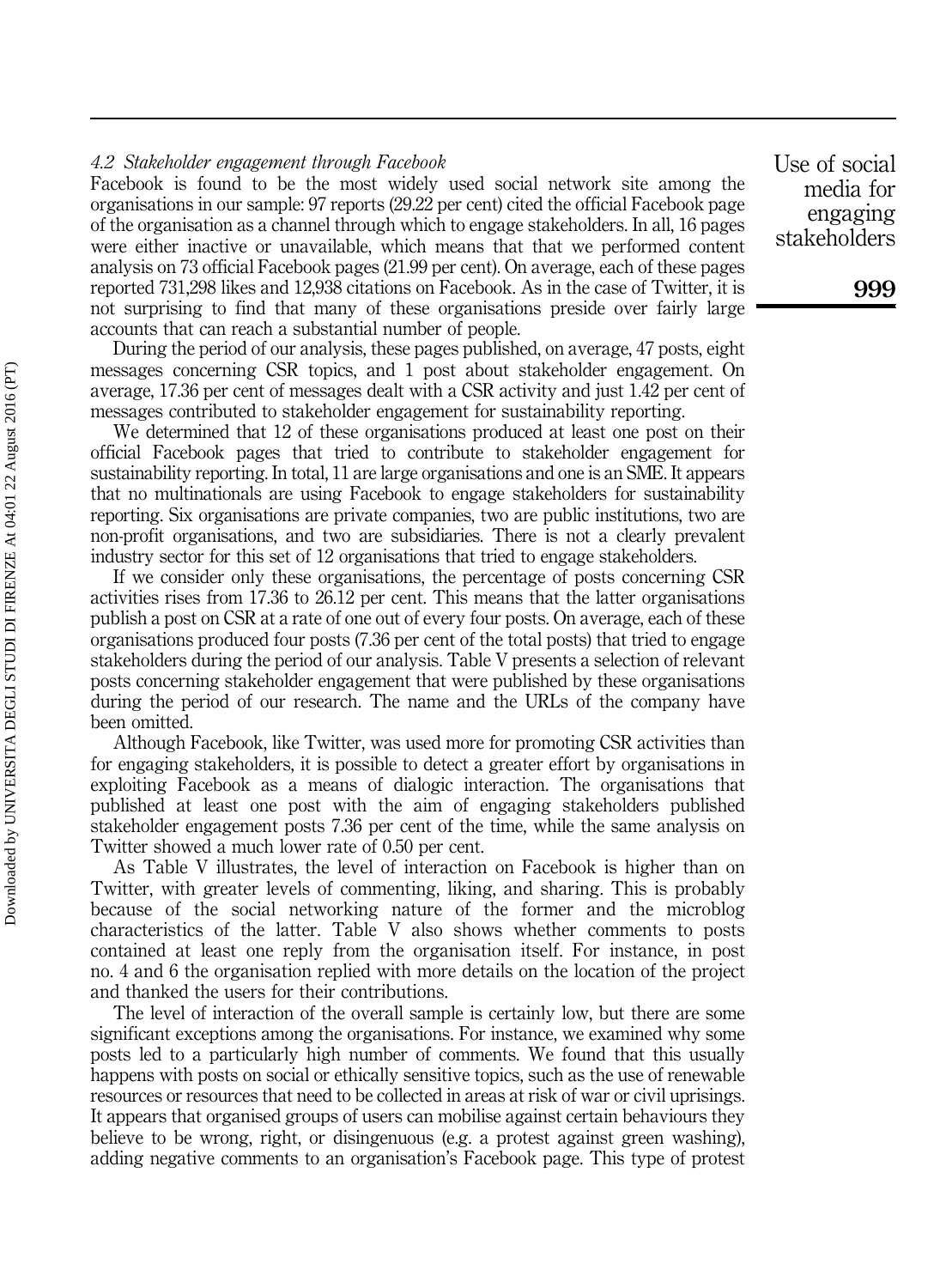| AAAJ<br>29,6                                                                       |     | No. Post                                                                                                                                                                                                                                                             | No. of<br>likes | No. of           |                | Class of<br>No. of engaged<br>comments sharing stakeholder | Response<br>by org. |
|------------------------------------------------------------------------------------|-----|----------------------------------------------------------------------------------------------------------------------------------------------------------------------------------------------------------------------------------------------------------------------|-----------------|------------------|----------------|------------------------------------------------------------|---------------------|
| <b>1000</b>                                                                        |     | 1. Can you move like a fish in the water on<br>social networks? Are you a strong<br>advocate of environment and ecology? If<br>your answer is yes, do you want to become<br>our environmental community manager                                                      | 34              | 3                | 2              | Community/<br>general,<br>employees                        | N <sub>0</sub>      |
|                                                                                    |     | 2. At — we want to know what do you<br>think about the recycling of used oil in<br>order to improve it in any way we can. Can<br>you help us answering this simple survey?<br>http:// $\frac{a}{a}$                                                                  | 18              | $\overline{0}$   | $\overline{0}$ | Community $/ -$<br>general                                 |                     |
|                                                                                    |     | 3. "We support start-ups with a difference,<br>businesses that make a difference in the<br>lives of the underprivileged"-<br>Apply today at: $http://-$                                                                                                              | 5               | 1                |                | Community/ No<br>general,<br>investors                     |                     |
|                                                                                    |     | 4. We are not only helping our customers to<br>save energy; we are also making ourselves<br>more energy efficient http://-                                                                                                                                           | 1541            | 36               | 137            | Community/ Yes<br>general,<br>consumers                    |                     |
|                                                                                    |     | 5. Caring for #MedioAmbiente is vital and<br>that's why we do it everyday. Log in to find<br>out everything. How do you contribute to<br>care for the #planeta? http:// $\frac{3}{2}$                                                                                | 1               | $\boldsymbol{0}$ | $\overline{0}$ | Community $/ -$<br>general                                 |                     |
|                                                                                    |     | 6. As we should take care of our #planeta,<br>we carry out "VISION 2015" encouraging<br>#sustentabilidad in our processes and<br>products. How do you help? #RSE <sup>a</sup>                                                                                        | 14              | 6                | $\overline{0}$ | Community/ Yes<br>general                                  |                     |
|                                                                                    |     | 7. We have been asking you to have your say,<br>here's what some colleagues, members and<br>customers had to say on the subject of<br>opinion count and have your say —                                                                                              | $\overline{0}$  | $\boldsymbol{0}$ | $\overline{0}$ | Employees,<br>consumers                                    |                     |
|                                                                                    |     | 8. Environmental pollution is one of the great<br>issues of our time. In fact, it is so harmful<br>that WHO has estimated that kills 7 million<br>people each year. Collaborate with ——<br>Together we can build a better and more<br>sustainable world <sup>a</sup> | $\overline{0}$  | $\overline{0}$   | 23             | Community/ -<br>general,<br>investors                      |                     |
|                                                                                    |     | 9. India is waking to a green future. Indian<br>Government is gearing up to provide<br>- subsidies for promoting sales of<br>electric vehicles: http:/-                                                                                                              | 35              | 0                | 1              | Community/<br>general,<br>public                           |                     |
|                                                                                    |     | 10. Sometimes when you want something<br>done right, you've got to do it yourself.<br>Seeking entrepreneurs who can make a<br>difference. Are you one of them?<br>http:// $-$                                                                                        | 19              | $\boldsymbol{0}$ | $\overline{0}$ | $Commuty/ -$<br>general,<br>investors                      |                     |
| Table V.<br>Excerpts for relevant<br>posts concerning<br>stakeholder<br>engagement | 11. | Calling all $-$<br>participated in our client survey? It's fast<br>and helps us help you! The survey will be<br>open until Friday, April 4th @ 5:00 p.m.                                                                                                             | $\overline{0}$  | $\overline{0}$   | $\overline{0}$ | Consumers                                                  |                     |
| (Facebook)                                                                         |     | Notes: <sup>a</sup> Original post in Spanish. Hashtags have been not translated                                                                                                                                                                                      |                 |                  |                |                                                            |                     |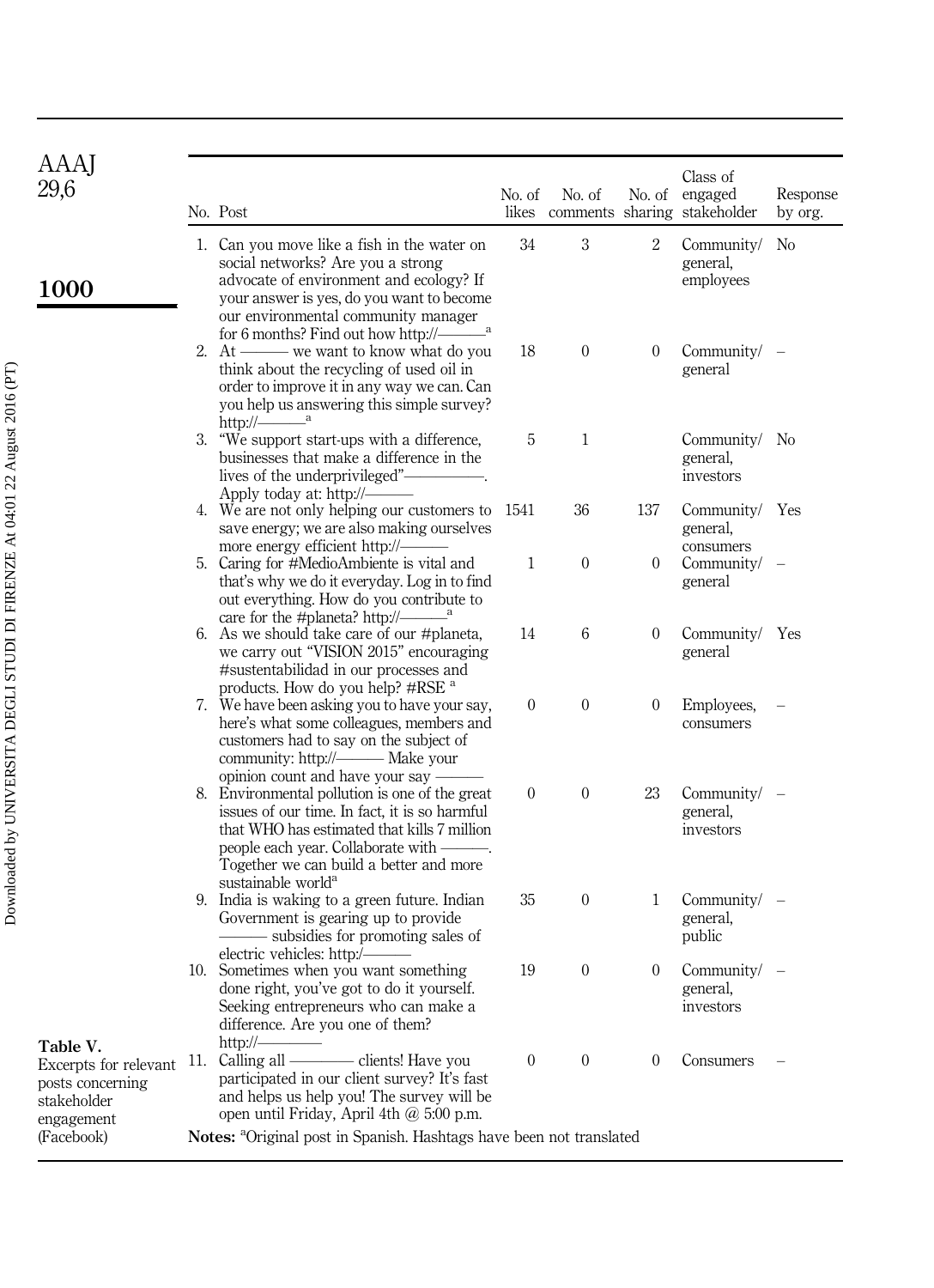has an impact on the behaviour and performances of the company, but is beyond the scope of this study. Overall, we can affirm that, although the mean level of interaction is low (indicating a scarce tendency to dialogic accounting and interaction), the research has highlighted some significant exceptions in which the level of interaction is high or very high. This points towards a sort of "polylogic accounting system" (Brown and Dillard, 2013a, b) in which stakeholders communicate with both each other and the organisation itself, delineating a model of interactive relations that aims at bringing about divergent or convergent deliberations.

Table VI shows a transcript of a Facebook post presenting several "likes" and positive comments that could suggest a convergent, "Habermasian" tendency; Table VII shows an example of a post with many negative and critical comments that indicate a more agonistic and divergent attitude between users and the organisation (comments are reported as they are, including typos, but user identities and profile pictures have been blurred for anonymity).

The two examples show a high level of interaction between both users and organisation and among users as a group. This high interaction through the social network enables organisations to better understand which are the main relevant topics they need to cover in their reports (in addition to the contents and the way of conveying these topics), in accordance with the principle of materiality and relevance of information disclosed (Unerman and Bennett, 2004; GRI, 2013). In this sense, it appears that Facebook is used, if only in a few cases, as an effective mechanism of stakeholder engagement in SESR. This leads us to a partially positive answer to our exploratory research question.

| Post<br>Multinational in the oil-and-gas sector<br>May 2014 [Post's privacy set to "public"]<br>We are not only helping our customers to save energy; we are also making ourselves more energy<br>efficient [Link]<br>[Image of an offshore oil platform]<br>$[1,620$ likes] [36 comments] [168 shares]                                                                                              |                                                                                                                                 |                                       |                                                                                            |
|------------------------------------------------------------------------------------------------------------------------------------------------------------------------------------------------------------------------------------------------------------------------------------------------------------------------------------------------------------------------------------------------------|---------------------------------------------------------------------------------------------------------------------------------|---------------------------------------|--------------------------------------------------------------------------------------------|
| Examples of comment<br>Beautiful where is pacific or Atlantic ocean?<br>$\lceil 1 \rceil$ like                                                                                                                                                                                                                                                                                                       | Replies by the company Replies by other users<br>[Username], this is in the Somebody noticed the<br>Gulf of Mexico<br>[4 likes] | rainbow in this picture?<br>[0 likes] |                                                                                            |
| When we refine our resources we will be better off $-$<br>all together [8 likes]                                                                                                                                                                                                                                                                                                                     |                                                                                                                                 |                                       |                                                                                            |
| One of the largest companies in the world [happy $-$<br>emoticon] amazing [5 likes]                                                                                                                                                                                                                                                                                                                  |                                                                                                                                 |                                       |                                                                                            |
| You have made a lot of fortune from Nigeria and in $-$<br>return, polluted our waters without efforts geared<br>towards cleansing them [4 likes]                                                                                                                                                                                                                                                     |                                                                                                                                 |                                       |                                                                                            |
| People keep asking for cheaper gasoline, but don't $-$<br>think about how much more it's costing to make, as<br>regulations and societal expectations increase.<br>Being more energy efficient, working our hardest<br>to keep people and the environment safe, and<br>pulling more difficult oil out of the ground isn't free<br>or cheap [2 likes]<br>I did luv 2 work in shell some day [2 likes] |                                                                                                                                 |                                       | Table VI.<br>Transcript of a<br>Facebook post<br>presenting a<br>convergent<br>interaction |
|                                                                                                                                                                                                                                                                                                                                                                                                      |                                                                                                                                 |                                       |                                                                                            |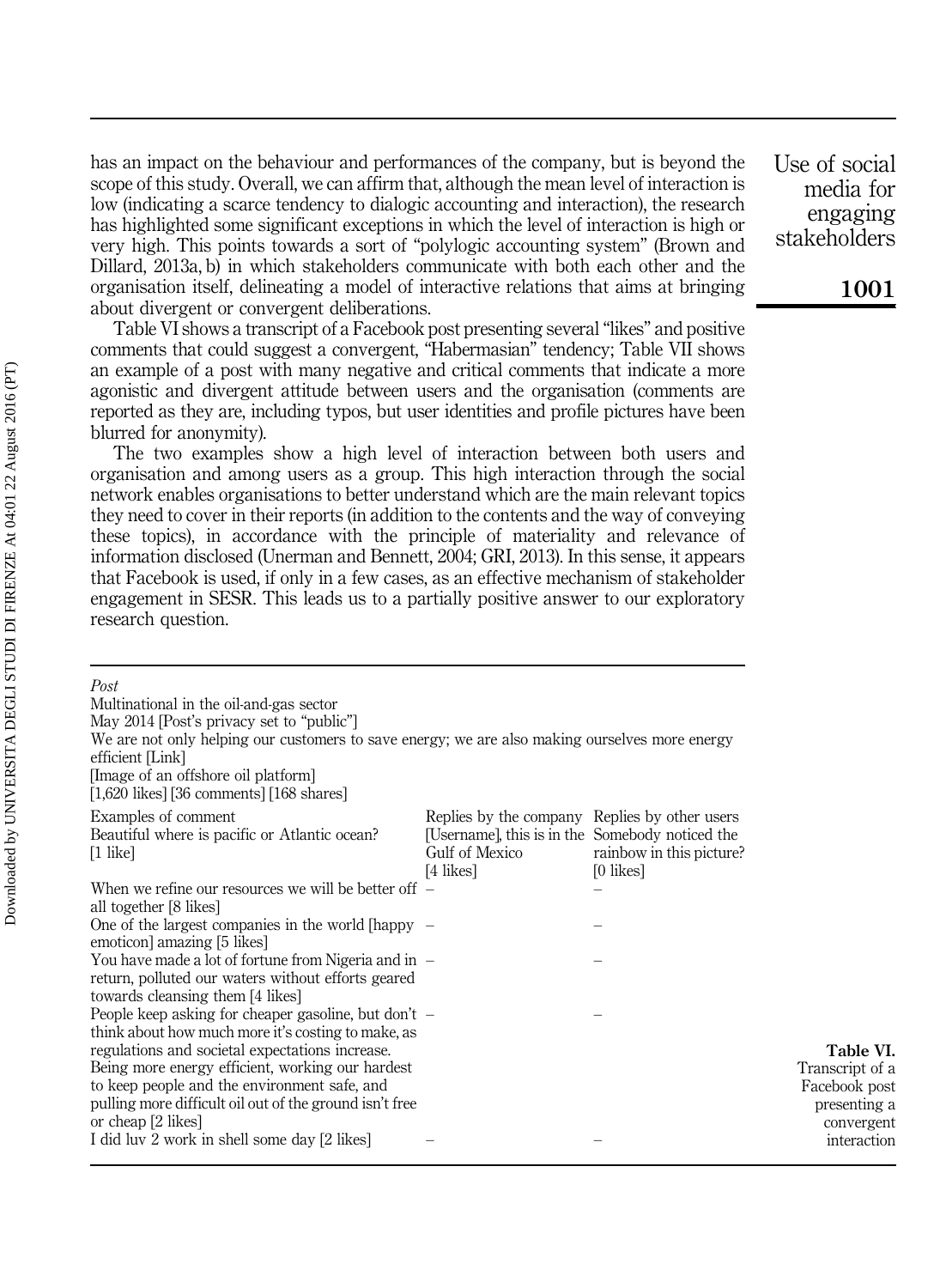| AAAJ<br>29,6<br>1002                                                                                     | Post<br>Multinational in the IT sector<br>April 2014 [Post's privacy set to "public"]<br>All gold, tantalum, tin, and tungsten inside our microprocessors is now "Conflict-free". Learn more:<br>[Link]<br>[Image of a hand grabbing small rocks and metal nuggets]<br>$[2,957$ likes] $[61$ comments] $[166$ shares]                                                                                                                                     |                           |                                                                                                                                                                                                                                                                                                                                                                                                                                                                                                                                                                                                                                                                                                                                                                                                       |
|----------------------------------------------------------------------------------------------------------|-----------------------------------------------------------------------------------------------------------------------------------------------------------------------------------------------------------------------------------------------------------------------------------------------------------------------------------------------------------------------------------------------------------------------------------------------------------|---------------------------|-------------------------------------------------------------------------------------------------------------------------------------------------------------------------------------------------------------------------------------------------------------------------------------------------------------------------------------------------------------------------------------------------------------------------------------------------------------------------------------------------------------------------------------------------------------------------------------------------------------------------------------------------------------------------------------------------------------------------------------------------------------------------------------------------------|
|                                                                                                          | Examples of comment                                                                                                                                                                                                                                                                                                                                                                                                                                       | Replies by<br>the company | Replies by other users                                                                                                                                                                                                                                                                                                                                                                                                                                                                                                                                                                                                                                                                                                                                                                                |
|                                                                                                          | Because you said it's conflict free [31 likes] –                                                                                                                                                                                                                                                                                                                                                                                                          |                           | It would be stupid for [organisation] to<br>release such a statement if it weren't true.<br>I'm not saying that there isn't a possibility<br>of it being false but think about it [5 likes]<br>Yeah, somebody could sue them for false<br>advertising [1 like]<br>That probably means all their ties to their<br>resources for creating the components are<br>valid, and have been possibly checked on<br>some moral standard they appeal? [0 likes]<br>There was no conflict in negotiation deals<br>with a third party the first party is dead<br>but that was not there transaction funsure<br>emoticon] [0 likes]<br>In reality I am sure it means they contacted<br>mines directly and don't use venders who<br>buy from other people. [0 likes]<br>Is that the reason for high prices? [1 like] |
|                                                                                                          | It wasn't before? [confused emoticon]<br>[38 likes]<br>Blood processors!!!! [8 likes]                                                                                                                                                                                                                                                                                                                                                                     |                           | What u meas [0 likes]                                                                                                                                                                                                                                                                                                                                                                                                                                                                                                                                                                                                                                                                                                                                                                                 |
|                                                                                                          | It's a shame it took this long and you could -<br>not think about this by yourself untill<br>public pressure adn pressure from human<br>rights groups. That say's to me you don't<br>care at all. You only care about public<br>opinion. It's not out of your own good<br>intentions. Otherwise there would never<br>have been conflict metals and such. So<br>don't act like this is something special and<br>good. This is how it should have been from |                           | You own electronics. Every one of those<br>electronics has conflict material in them.<br>If you bought electronics, you are $-$ to<br>scale – equally as bad $[0 \text{ likes}]$<br>I know i am equally bad. But after i finally<br>do the right thing i'm not going to scream<br>it off the roofs so that people can see how<br>good i am. Acting like i finally came to that<br>realisation after all those years [0 likes]                                                                                                                                                                                                                                                                                                                                                                         |
| Table VII.<br>Transcript of a<br>Facebook post<br>presenting a high<br>level of divergent<br>interaction | the start [5 likes]<br>Wait That means that's was not<br>before???? [3 likes]                                                                                                                                                                                                                                                                                                                                                                             |                           | Maybe yes, maybe no. With sourcing gold<br>and tantalum, it's hard to know if it is<br>conflict free or isn't. I think now what intel<br>are doing is just making sure, most<br>companies now that the UN are spending<br>billions to stop illegal precious metal trade<br>[2 likes]                                                                                                                                                                                                                                                                                                                                                                                                                                                                                                                  |

Furthermore, like Twitter, most interaction-oriented contributions on Facebook are not targeted towards a specific category of stakeholders and often address the community in general.

Lastly, the language used by organisations on Twitter and Facebook is often quite informal, featuring short sentences, common words, and shortcuts of internet lexicon.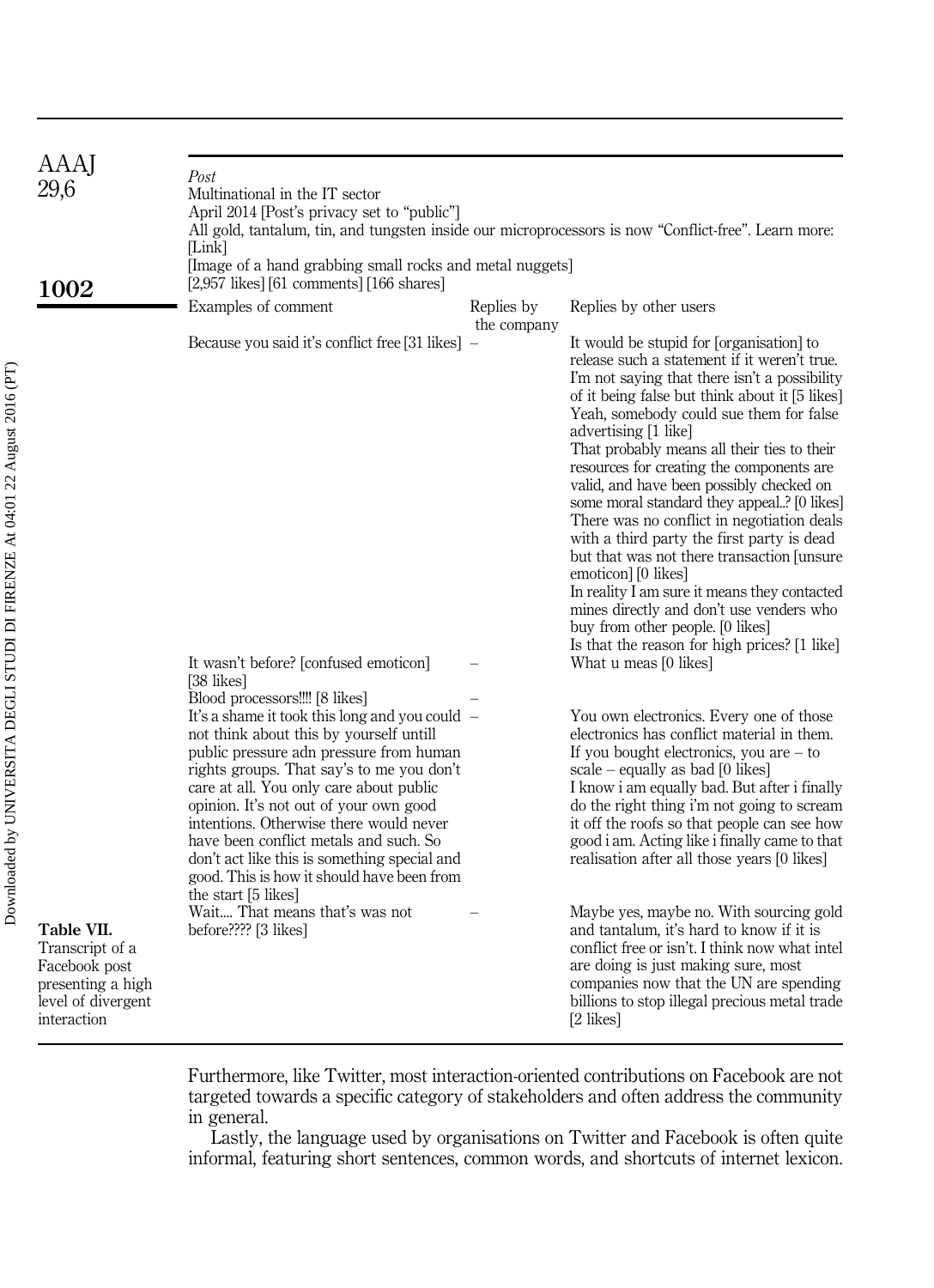This is because people are more likely to communicate through both "word-of-mouth" and social media when they are engaged with specific products or services (Kietzmann et al., 2011): this engagement may come naturally for supporters of particular causes or products, but it can also be creatively stimulated using an appropriate language for issues relating to CSR and sustainability, which often generate less psychological involvement among users (Mangold and Faulds, 2009).

#### 4.3 Stakeholder engagement through YouTube

YouTube is a media channel that is quite different from Twitter and Facebook. Whereas Twitter contributions usually consist of short messages and links, and Facebook posts usually consist of texts, videos, photos, or links, YouTube contributions are restricted solely to posting videos. Interaction with stakeholders can be delineated by examining the comments that have been posted on videos that have been uploaded by the organisation on its official YouTube Channel. Totally, 33 sustainability reports (9.94 per cent of our sample) cited the official YouTube channel of the organisation. This is a much lower percentage than organisations who relied on Twitter (22.29 per cent) and Facebook (29.22 per cent), which in turn suggests that YouTube is the least popular form of social media among the organisations in our study. This is probably because the process of conceiving, recording, editing, and publishing videos requires more resources than managing a Facebook Page or a Twitter account, and because the level of interaction is usually lower in comparison to other types of social media.

Since four accounts were unavailable, we performed content analysis on 29 official YouTube channels (8.73 per cent) belonging to 22 large organisations, two SMEs, and five MNEs. The majority of these organisations are private companies (23); there are two non-profit organisations, two public institutions, one cooperative, and one subsidiary. In total, 19 companies are listed on their national stock exchange. Each of these channels accounted for a notable amount of traffic: we assessed 7,720,108 page views, 390 uploaded videos, and 7,052 subscribers (users who opted to receive updates and notifications about new videos uploaded on a given channel).

During the period of our analysis, these channels published an average of 17.14 clips, an average of 2.28 videos concerning CSR topics, and 0.03 videos about stakeholder engagement. Although the percentage of videos on CSR is significant (13.28 per cent), hardly any videos with the aim of engaging stakeholders for sustainability reporting have been found (0.20 per cent). YouTube is not considered a media platform in which to interact with company stakeholders for sustainability reporting, but rather as a platform in which to mono-directionally showcase activities, products, and services. This is also confirmed by the fact that some accounts disabled the commenting system, which is probably due to a fear of negative feedback.

At the same time, however, it is relevant to point out that we assessed a high percentage of videos (13.28 per cent) that focus on the social and environmental commitment of the organisations in our study, oftentimes showcasing projects, joint ventures, collaborations, and services with a social or environmental impact. This is probably due to the suitability of videos to effectively disseminate this kind of content. In this sense, YouTube appears to be more an instrument of monologic communication – although sometimes oriented to sustainability issues and problems – rather an authentic dialogic and interaction channel of communication.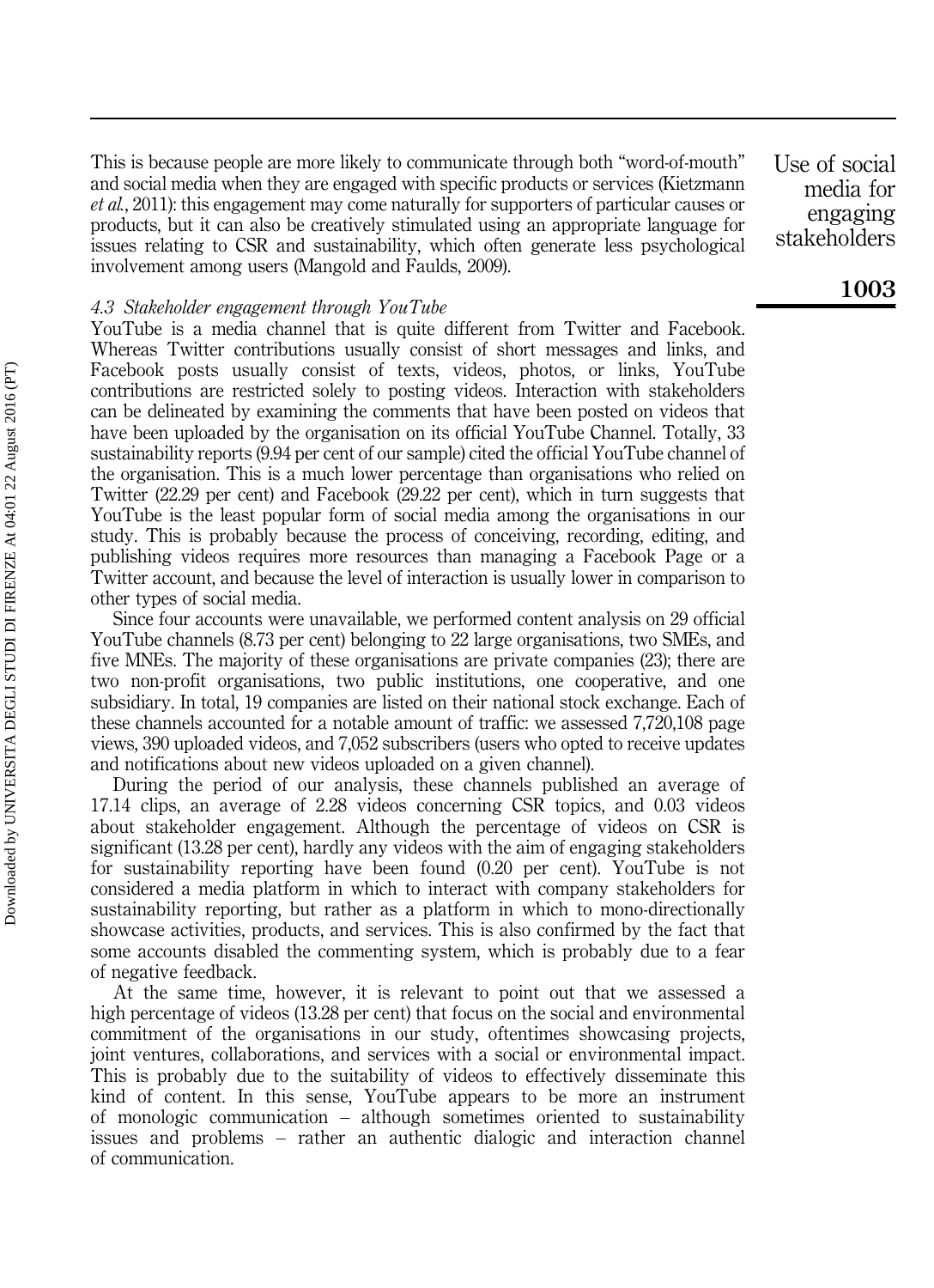#### 5. Conclusions

In this study we assessed if online interaction through social media, particularly Facebook, Twitter, and YouTube, represents an effective stakeholder engagement mechanism in order to define the contents of SESR. We think this is an increasingly relevant topic, as social media is becoming one of the main channels through which organisations promote their activities and communicate with customers, users, communities, and other primary stakeholders. Moreover, within an interdisciplinary accounting research perspective, our study aims to explore the link between accounting and social media since, as corporations and markets increasingly become mediatized, issues of accountability become more prominent and prevalent ( Jeacle and Carter, 2014).

In the process of answering our exploratory research question we ran a two-step analysis. First, we analysed a sample of 332 sustainability reports to verify the presence of references to social media (placing special emphasis on Facebook, Twitter, LinkedIn, YouTube, Google+, and Flickr) or a disclosure in the stakeholder engagement section on the use of social media. This was done in order to understand whether the organisation has effectively declared its intent to use these online tools for engaging stakeholders.

We then observed and analysed the social media pages of organisations that declared in their reports that they use these tools for interacting with their stakeholders. This was done in order to study the type of interaction that exists between the organisation and its stakeholders through social media, using both SMA and content analysis.

We believe our study produced at least two significant results. First, we have determined whether (and to what extent) organisations are effectively using social media for engaging stakeholders. Our analysis, in fact, suggests that only a small number of organisations use social media to engage stakeholders as a means of defining the contents of sustainability reports. Our results show that using social media for interacting with stakeholders, retrieving their opinions, and collecting data for SESR is not yet a common practice among organisations that publish GRI reports. It seems that the use of social media for one-way communication to users (especially customers) and for legitimising the presence of the organisation within society is a strong and consolidated tendency. However, we did find a higher level of online interaction with the "community" with reference to more broadly understood CSR topics that are not specifically connected with SESR policies and practices.

Second, our analysis of the social media pages enabled us to understand which kind of dialogue between organisations and stakeholders is actually performed: the level of interaction (measured as comments/replies, liking/starring, and sharing/retweeting, depending on the social network) is generally very low with the exception of posts on Facebook that sometimes result in effective means of dialogue among various parties. However, the use of a Facebook profile for interacting with the community is more often oriented towards a dialogue on CSR topics than to the definition of SESR contents. We observed, in particular, several posts concerning very critical topics (e.g. the use of renewable resources or the collection of resources in areas at risk of war) where a high amount of negative feedback is produced. Accordingly, this type of interaction is more oriented more towards gathering divergent socio-political views in an agonistic perspective (Brown and Dillard, 2013a, b) than to adopting a deliberative approach aimed at forging a democratic consensus on how to address specific CSR or SESR issues and problems (Unerman and Bennett, 2004, p. 691). In these cases we can affirm that the tendency of organisations to use social media for legitimising their

AAAJ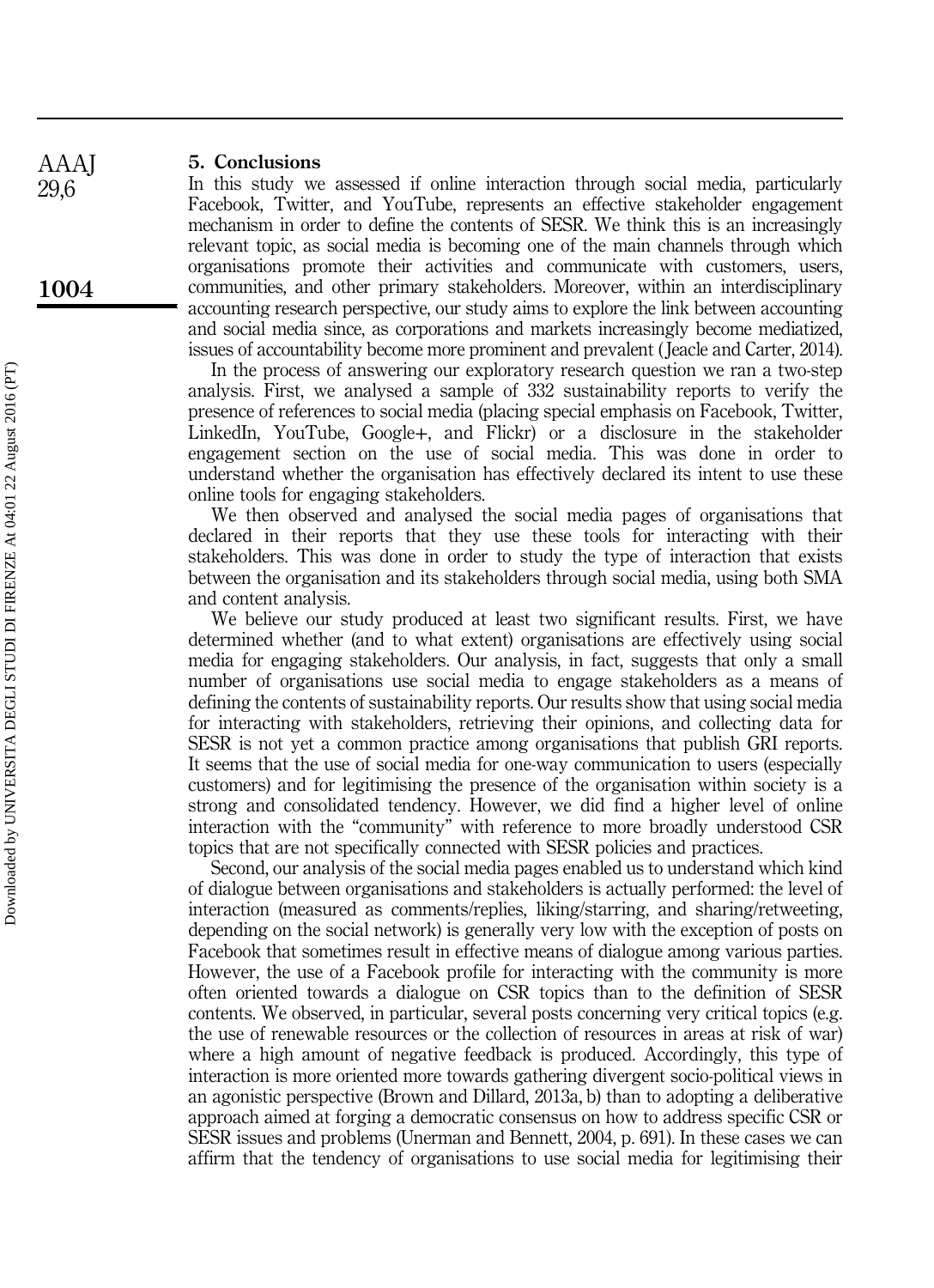presence in society (Deegan, 2006) is still strong, but the interaction that arises from the initial posts on CSR topics is associated with agonist accounting. Indeed, it is not unusual to find cases where the initial post by the organisation generates a conversation that could be potentially damaging to the organisation's image, since the company is criticised for its activities, for the services or products provided, or for the way in which socially – or environmentally – sensitive issues are managed. The "tone" and the contents of the replies are unpredictable and, given the nature of social media, hard to manage by the organisation.

Facebook, in particular, seems to be utilised as a vehicle for synthesising the different points of views found among diverse groups of interest and for recognising elements of difference, antagonism, and divergent socio-political orientations within the community of online users. As such, organisations should take these views into account. Regardless, the level of interaction between the organisation and its stakeholders on these topics is not particularly high and communication, after an initial push towards a two-way conversation, assumes unidirectional tones because organisations tend not to respond to the comments or provocations of Facebook users.

We also determined that messages posted with the aim of interacting with users are not usually targeted towards a specific category of stakeholders, but rather towards the community in general. Social media sites are still used mainly as mono-directional channels for promoting products, services, and activities, rather than as platforms in which to interact with stakeholders and gather relevant data for sustainability reporting.

In conclusion, social media can be used by corporations, public agencies, and nonprofit organisations to give voice to their stakeholders with reference to SESR or to CSR topics, but without necessarily providing people an effective say in the decision-making process (Fuchs, 2009). Stakeholders can communicate their ideas, but in their everyday life they do not necessarily have transformative institutionalized power over organisations. As a result, the main risk of social media use for stakeholder engagement in SESR is to give the illusion that stakeholders can make a difference, whereas in reality they do not often influence policies. On the contrary, the recourse to social media for this type of involvement can contribute to the building of an illusory mechanism of democratic decision-making process in SESR. However, in accordance with the principle of materiality and relevance of information disclosed (Unerman and Bennett, 2004; GRI, 2013), the different levels of interaction among different topics enable organisations, although in a few cases, to better define the main relevant topics – in addition to the contents and the communication mode of such topics – they need to cover in their reports.

In light of these considerations, our research points towards the necessity of determining whether online mobilisation through social media induces social self-expression, information gathering, and real changes of opinions among stakeholders as it does in the area of politics (Bond *et al.*, 2012). There is evidence that online mobilisation works in changing political opinions because it is spread primarily through strong-tie networks that often exist offline, but have also established an online presence. These findings suggest that online messages might influence a variety of offline behaviours, which have implications for our understanding of the role of social media in society (Bond et al., 2012). By adopting a similar approach, contemporary scholars might consider studying how organisations plan, build, and organise their online interactive networks and media in order to engage stakeholders for answering their CSR and SESR issues.

Use of social media for engaging stakeholders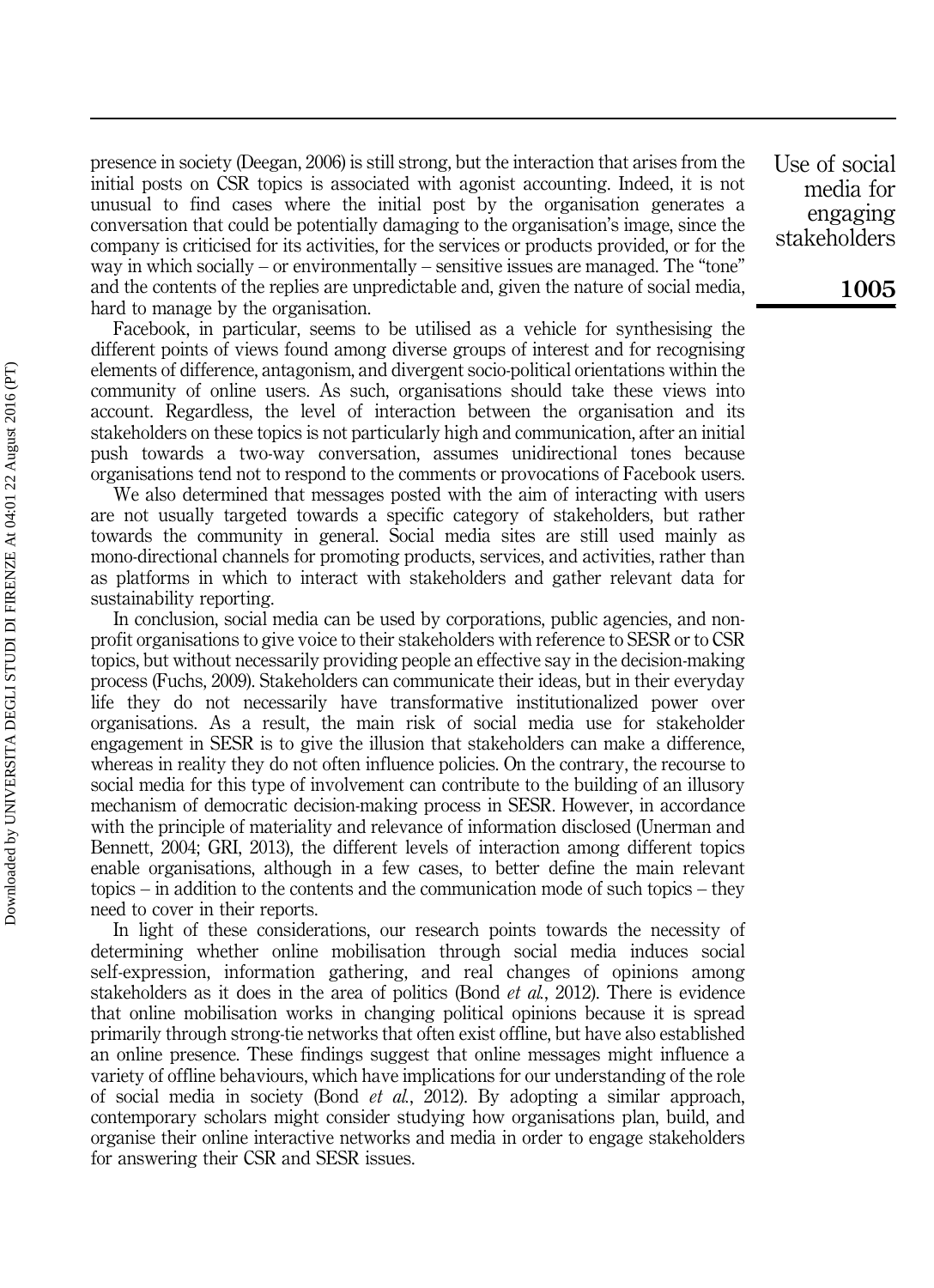Furthermore, this study does not use statistical models or automatic content analysis software. In fact, we used a fully manual, qualitative approach. From a quantitative perspective, it could be interesting to analyse the possible correlations between organisation types/sectors and their preferred type of social media platform. From a qualitative perspective, however, further research could examine how comments by users are used by organisations, how discourses are being deployed, utilised and reconstructed, and their effect on the activities of the organisation itself.

Moreover, future research might examine the best features of social media in terms of engaging stakeholders in SESR and the corresponding impacts on an organisation's economic, social, and environmental performance. This prospective development could allow us to better understand what types of organisations are more likely to engage in a two-way conversation with their stakeholders in order to define the contents of SESR.

#### Acknowledgement

The authors would like to thank the team of junior researchers that supported the phase of data collection and data entry of this study, in particular Riccardo Fioretti, Carolina Galli, Zoe Guerrini, Francesco Landro, Giulia Malevolti, and Lara Van Royen. The authors gratefully acknowledge the valuable feedback from AAAJ editorial team and the two blind reviewers. Although the paper is the result of a team effort, Giacomo Manetti can be considered the author of Sections 1 and 2, and Marco Bellucci the author of Section 4; Sections 3 and 5 have been written by both authors.

#### References

- ACCA (2005), "Improving stakeholder engagement reporting: an ACCA and the environment council workshop", Certified Accountants Educational Trust, London.
- AccountAbility (2011), "AA1000 stakeholder engagement standard 2011", Final Exposure Draft, AccountAbility, London.
- Adams, C. (2002), "Internal organisational factors influencing corporate social and ethical reporting: beyond current theorizing", [Accounting, Auditing & Accountability Journal](http://www.emeraldinsight.com/action/showLinks?system=10.1108%2F09513570210418905), Vol. 15 No. 2, pp. 223-250.
- Andriof, J., Waddock, S., Husted, B. and Rahman, S. (2002), Unfolding Stakeholder Thinking: Theory Responsibility and Engagement, Greenleaf Publishing, Sheffield.
- Ballou, B., Heitger, D.L. and Landes, C.E. (2006), "The future of corporate sustainability reporting: a rapidly growing assurance opportunity", Journal of Accountancy, Vol. 22 No. 3, pp. 5-74.
- Bebbington, J., Brown, J. and Frame, B. (2007a), "Accounting technologies and sustainability assessment models", [Ecological Economics](http://www.emeraldinsight.com/action/showLinks?crossref=10.1016%2Fj.ecolecon.2006.10.021&isi=000245413100004), Vol. 61 Nos 2/3, pp. 224-236.
- Bebbington, J., Brown, J., Frame, B. and Thomson, I. (2007b), "Theorizing engagement: the potential of a critical dialogic approach", [Accounting Auditing and Accountability Journal](http://www.emeraldinsight.com/action/showLinks?system=10.1108%2F09513570710748544), Vol. 20 No. 3, pp. 356-381.
- Bekmamedova, N., Shanks, G. and Carlsson, S. (2014), "Achieving organisational benefits with social media analytics", Frontiers in Artificial Intelligence and Applications, Vol. 261, pp. 533-544, available at: http://ebooks.iospress.nl/volumearticle/36240
- Bond, R.M., Fariss, C.J., Jones, J.J., Kramer, A.D., Marlow, C., Settle, J.E. and Fowler, J.H. (2012), "A 61-million-person experiment in social influence and political mobilization", [Nature](http://www.emeraldinsight.com/action/showLinks?crossref=10.1038%2Fnature11421&isi=000308635900042), Vol. 489 No. 7415, pp. 295-298.
- Bonsón, E. and Ratkai, M. (2013), "A set of metrics to assess stakeholder engagement and social legitimacy on a corporate Facebook page", *[Online Information Review](http://www.emeraldinsight.com/action/showLinks?system=10.1108%2FOIR-03-2012-0054&isi=000326132600007)*, Vol. 37 No. 5, pp. 787-803.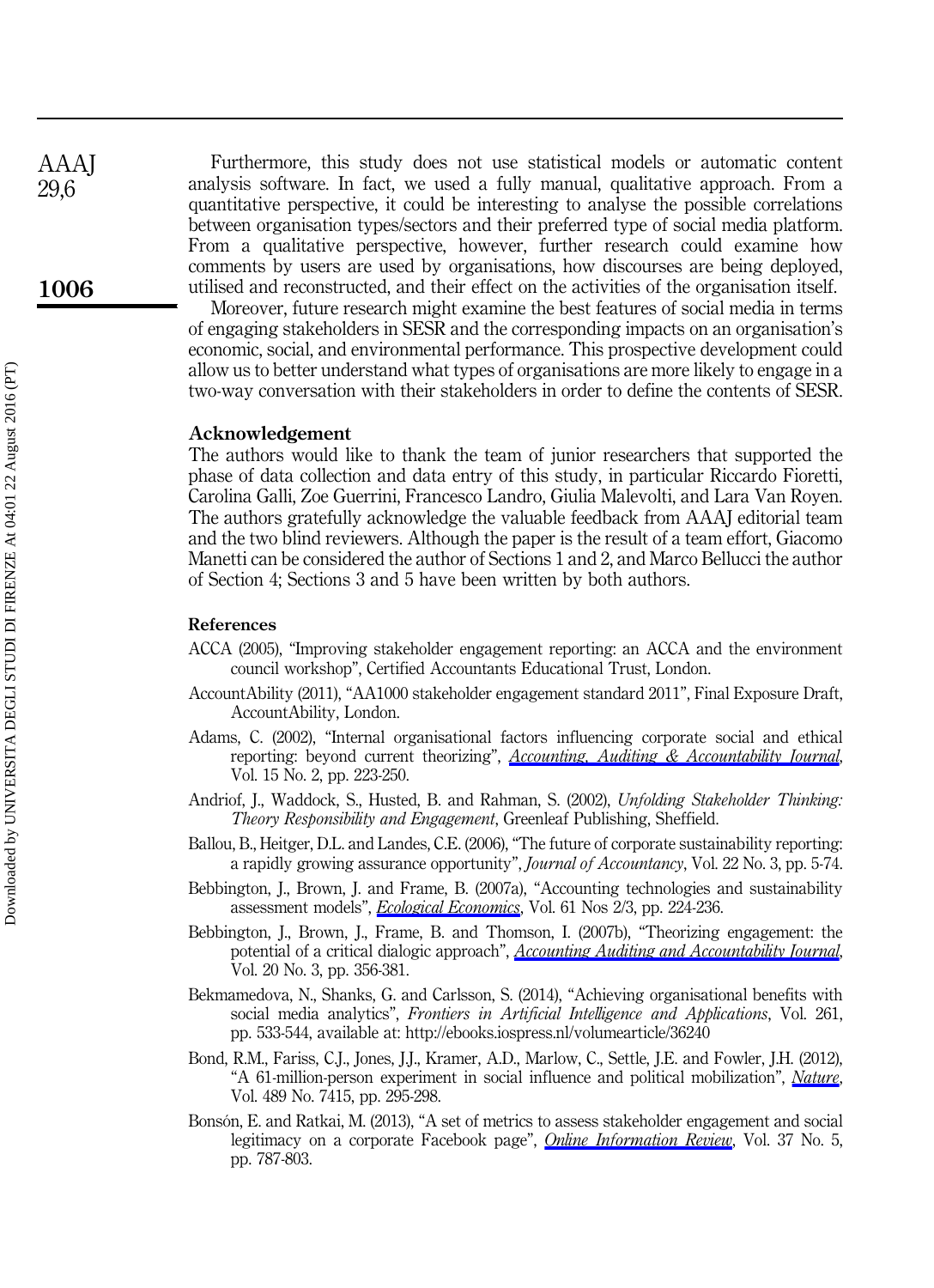- Boyce, G. (2000), "Public discourse and decision making: exploring possibilities for financial, social and environmental accounting", [Accounting, Auditing and Accountability Journal](http://www.emeraldinsight.com/action/showLinks?system=10.1108%2F09513570010316135), Vol. 13 No. 1, pp. 27-64.
- Brown, J. (2009), "Democracy sustainability and dialogic accounting technologies: taking pluralism seriously", [Critical Perspectives on Accounting](http://www.emeraldinsight.com/action/showLinks?crossref=10.1016%2Fj.cpa.2008.08.002), Vol. 20 No. 3, pp. 313-342.
- Brown, J. and Dillard, J. (2013a), "Agonizing over engagement: social and environmental accounting and the 'death of environmentalism' debates'", [Critical Perspectives on](http://www.emeraldinsight.com/action/showLinks?crossref=10.1016%2Fj.cpa.2012.09.001&isi=000209270100001) [Accounting](http://www.emeraldinsight.com/action/showLinks?crossref=10.1016%2Fj.cpa.2012.09.001&isi=000209270100001), Vol. 24 No. 1, pp. 1-18.
- Brown, J. and Dillard, J. (2013b), "Critical accounting and communicative action: on the limits of consensual deliberation", *[Critical Perspectives on Accounting](http://www.emeraldinsight.com/action/showLinks?crossref=10.1016%2Fj.cpa.2012.06.003&isi=000209270300002)*, Vol. 24 No. 3, pp. 176-190.
- Caron, M. and Turcotte, M.B. (2009), "Path dependence and path creation: framing the extrafinancial information for the sustainable trajectory",  $\underline{Accounting}$ , Auditing  $\&$  Accountability *<u>[Journal](http://www.emeraldinsight.com/action/showLinks?system=10.1108%2F09513570910933979)</u>*, Vol. 22 No. 2, pp. 272-297.
- Carroll, A.B. (1979), "A three-dimensional conceptual model of corporate performance", Academy of Management Review, Vol. 4 No. 4, pp. 497-505.
- Carroll, A.B. (1991), "The pyramid of corporate social responsibility: toward the moral management of organizational stakeholders", *[Business Horizons](http://www.emeraldinsight.com/action/showLinks?crossref=10.1016%2F0007-6813%2891%2990005-G)*, Vol. 34 No. 4, pp. 39-48.
- Carroll, A.B. and Buchholtz, A.K. (2000), Business & Society, Ethics and Stakeholder Management, South-Western Publishing, Mason, OH.
- Chua, A.Y.K., Goh, D.H. and Ang, R.P. (2012), "Web 2.0 applications in government websites: prevalence, use and correlations with perceived website quality", *[Online Information](http://www.emeraldinsight.com/action/showLinks?system=10.1108%2F14684521211229020&isi=000304637600002)* [Review](http://www.emeraldinsight.com/action/showLinks?system=10.1108%2F14684521211229020&isi=000304637600002), Vol. 36 No. 2, pp. 175-195.
- Claasen, C. and Roloff, J. (2011), "The link between responsibility and legitimacy: the case of De Beers in Namibia", *[Journal of Business Ethics](http://www.emeraldinsight.com/action/showLinks?crossref=10.1007%2Fs10551-011-1045-0&isi=000303416000010)*, Vol. 107 No. 3, pp. 379-398.
- Clarkson, M.B.E. (1995), "A stakeholder framework for analyzing and evaluating corporate social performance", *[Academy of Management Journal](http://www.emeraldinsight.com/action/showLinks?isi=A1995QF07900009)*, Vol. 20 No. 1, pp. 92-118.
- Clarkson, P., Overell, M. and Chapple, L. (2011), "Environmental reporting and its relation to corporate environmental performance", [Abacus](http://www.emeraldinsight.com/action/showLinks?crossref=10.1111%2Fj.1467-6281.2011.00330.x), Vol. 47 No. 1, pp. 27-60.
- Coupland, C. (2007), "Corporate social and environmental responsibility in web-based reports: currency in the banking sector", *[Critical Perspectives on Accounting](http://www.emeraldinsight.com/action/showLinks?crossref=10.1016%2Fj.cpa.2005.01.001)*, Vol. 17 No. 7, pp. 865-881.
- Crane, A. and Matten, D. (2004), Business Ethics: A European Perspective. Managing Corporate Citizenship and Sustainability in the Age of Globalisation, Oxford University Press, Oxford.
- Dahlberg, L. (2001), "Computer-mediated communication and the public sphere: a critical analysis", Journal of Computer-Mediated Communication, Vol. 7 No. 1, available at: http://onlinelibrary. wiley.com/doi/10.1111/j.1083-6101.2001.tb00137.x/full
- Dahlberg, L. (2005), "The Habermasian public sphere: taking difference seriously?", *[Theory and](http://www.emeraldinsight.com/action/showLinks?crossref=10.1007%2Fs11186-005-0155-z&isi=000228895300001)* [Society](http://www.emeraldinsight.com/action/showLinks?crossref=10.1007%2Fs11186-005-0155-z&isi=000228895300001), Vol. 34 No. 2, pp. 111-136.
- Deegan, C. (2002), "The legitimising effect of social and environmental disclosures: a theoretical foundation", *[Accounting, Auditing & Accountability Journal](http://www.emeraldinsight.com/action/showLinks?system=10.1108%2F09513570210435852)*, Vol. 15 No. 3, pp. 282-311.
- Deegan, C. (2006), "Legitimacy theory", in Hogue, Z. (Ed.), Methodological Issues in Accounting Research: Theories and Methods, Spiramus Press, London, pp. 161-182.
- Deegan, C. and Samkin, G. (2009), New Zealand Financial Accounting, McGraw-Hill, Sydney.
- Dey, C. (2003), "Corporate 'silent' and 'shadow' social and environmental accounting", [Social and](http://www.emeraldinsight.com/action/showLinks?crossref=10.1080%2F0969160X.2003.9651696) *[Environmental Accounting Journal](http://www.emeraldinsight.com/action/showLinks?crossref=10.1080%2F0969160X.2003.9651696)*, Vol. 23 No. 2, pp. 6-9.
- Dillard, J. and Brown, J. (2012), "Agonistic pluralism and imagining CSEAR into the future", [Social and Environmental Accountability Journal](http://www.emeraldinsight.com/action/showLinks?crossref=10.1080%2F0969160X.2012.656403), Vol. 32 No. 1, pp. 3-16.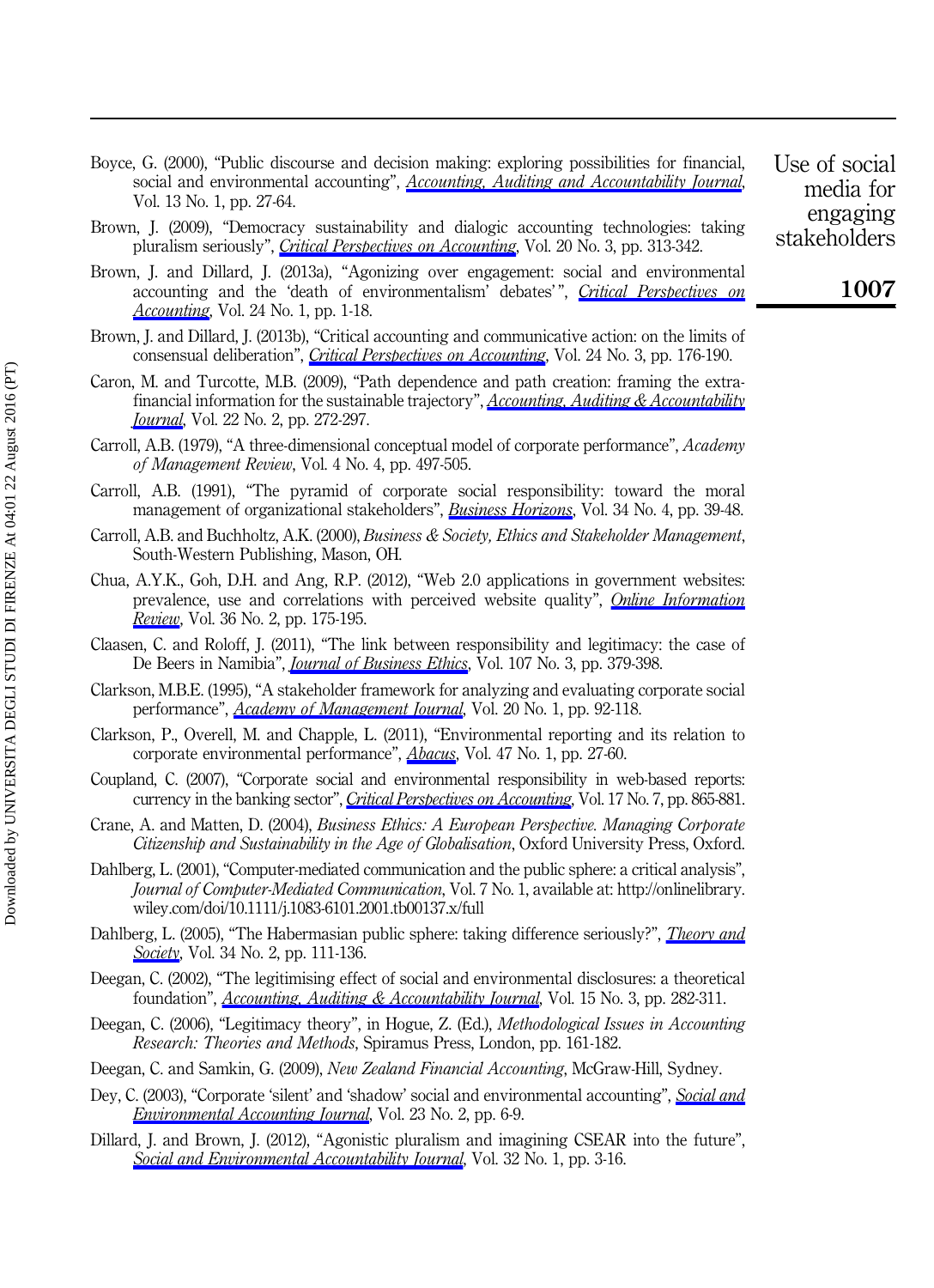| Dillard, J. and Roslender, R. (2011), "Taking pluralism seriously: embedded moralities in |                                                                                                  |  |  |  |  |  |
|-------------------------------------------------------------------------------------------|--------------------------------------------------------------------------------------------------|--|--|--|--|--|
|                                                                                           | management accounting and control systems", <i>Critical Perspectives on Accounting</i> , Vol. 22 |  |  |  |  |  |
|                                                                                           | No. 2, pp. 135-147.                                                                              |  |  |  |  |  |

- Dillard, J. and Ruchala, L. (2005), "The rules are game: from instrumental rationality to administrative evil", *[Accounting Auditing and Accountability Journal](http://www.emeraldinsight.com/action/showLinks?system=10.1108%2F09513570510620475)*, Vol. 18 No. 5, pp. 608-630.
- Dillard, J. and Yuthas, K. (2013), "Critical dialogic agonistic pluralism and accounting information systems", *[International Journal of Accounting Information Systems](http://www.emeraldinsight.com/action/showLinks?crossref=10.1016%2Fj.accinf.2011.07.002&isi=000318322200005)*, Vol. 14 No. 2, pp. 113-119.
- Dowling, J.B. and Pfeffer, J. (1975), "Organizational legitimacy: social values and organizational behaviour", *[Pacific Sociological Review](http://www.emeraldinsight.com/action/showLinks?crossref=10.2307%2F1388226)*, Vol. 18 No. 1, pp. 122-136.
- Downey, P.R. (2002), "The essential stakeholder dialogue", *[Corporate Social Responsibility and](http://www.emeraldinsight.com/action/showLinks?crossref=10.1002%2Fcsr.1)* [Environmental Management](http://www.emeraldinsight.com/action/showLinks?crossref=10.1002%2Fcsr.1), Vol. 9 No. 1, pp. 37-45.
- Evan, W.M. and Freeman, R.E. (1988), "A stakeholder theory of modern corporation: Kantian capitalism", in Beauchamp, T.T. and Bowie, N. (Eds), Ethical Theory and Business, Prentice Hall, Englewood Cliffs, NJ, pp. 97-106.
- Frame, B. and Brown, J. (2008), "Developing post-normal technologies for sustainability", [Ecological Economics](http://www.emeraldinsight.com/action/showLinks?crossref=10.1016%2Fj.ecolecon.2007.11.010&isi=000254798800004), Vol. 65 No. 2, pp. 225-241.
- Friedman, A.L. and Miles, S. (2006), Stakeholders: Theory and practice, Oxford University Press, Oxford.
- Fuchs, C. (2008), Internet and Society: Social Theory in the Information Age, Routledge, New York, NY.
- Fuchs, C. (2009), "Information and communication technologies and society: a contribution to the critique of the political economy of the internet", *[European Journal of Communication](http://www.emeraldinsight.com/action/showLinks?crossref=10.1177%2F0267323108098947&isi=000264377400004)*, Vol. 24 No. 1, pp. 69-87.
- Garriga, E. and Melé, D. (2004), "Corporate social responsibility theories: mapping the territory", [Journal of Business Ethics](http://www.emeraldinsight.com/action/showLinks?crossref=10.1023%2FB%3ABUSI.0000039399.90587.34&isi=000223515700007), Vol. 53 Nos 1/2, pp. 51-71.
- Global Reporting Initiative (GRI) (2010), G3.1 Sustainability Reporting Guidelines, GRI, Amsterdam.
- Global Reporting Initiative (GRI) (2013), G4 Sustainability Reporting Guidelines, GRI, Amsterdam.
- Gray, R. (1997), "The silent practice of social and environmental accounting and corporate social reporting in companies", in Zadek, S., Evans, R. and Pruzan, P.P. (Eds), Building Corporate Accountability: Emerging Practices in Social and Ethical Accounting Auditing and Reporting, Earthscan, London, pp. 201-217.
- Gray, R. (2000), "Current developments and trends in social and environmental auditing reporting and attestation: a review and comment", *[International Journal of Auditing](http://www.emeraldinsight.com/action/showLinks?crossref=10.1111%2F1099-1123.00316)*, Vol. 4 No. 3, pp. 247-268.
- Gray, R. (2002), "The social and environmental accounting project and accounting organizations and society – privileging engagement imaginings new accountings and pragmatism over critique?", *[Accounting Organizations and Society](http://www.emeraldinsight.com/action/showLinks?crossref=10.1016%2FS0361-3682%2800%2900003-9&isi=000177144600005)*, Vol. 27 No. 7, pp. 687-708.
- Gray, R. and Bebbington, J. (2001), Accounting for the Environment, Sage, London.
- Gray, R., Kouhy, R. and Lavers, S. (1995), "Corporate social and environmental reporting: a review of the literature and a longitudinal study of UK disclosure",  $Accounting$ , Auditing  $\&$ [Accountability Journal](http://www.emeraldinsight.com/action/showLinks?system=10.1108%2F09513579510146996), Vol. 8 No. 2, pp. 47-77.
- Gray, R., Dey, C., Owen, D., Evans, R. and Zadek, S. (1997), "Struggling with the praxis of social and environmental accounting: stakeholders accountability audits and procedures", [Accounting Auditing and Accountability Journal](http://www.emeraldinsight.com/action/showLinks?system=10.1108%2F09513579710178106), Vol. 10 No. 3, pp. 325-364.
- Guthrie, J., Petty, R., Yongvanich, K. and Ricceri, F. (2004), "Using content analysis as a research method to inquire into intellectual capital reporting", *[Journal of Intellectual Capital](http://www.emeraldinsight.com/action/showLinks?system=10.1108%2F14691930410533704)*, Vol. 5 No. 2, pp. 282-293.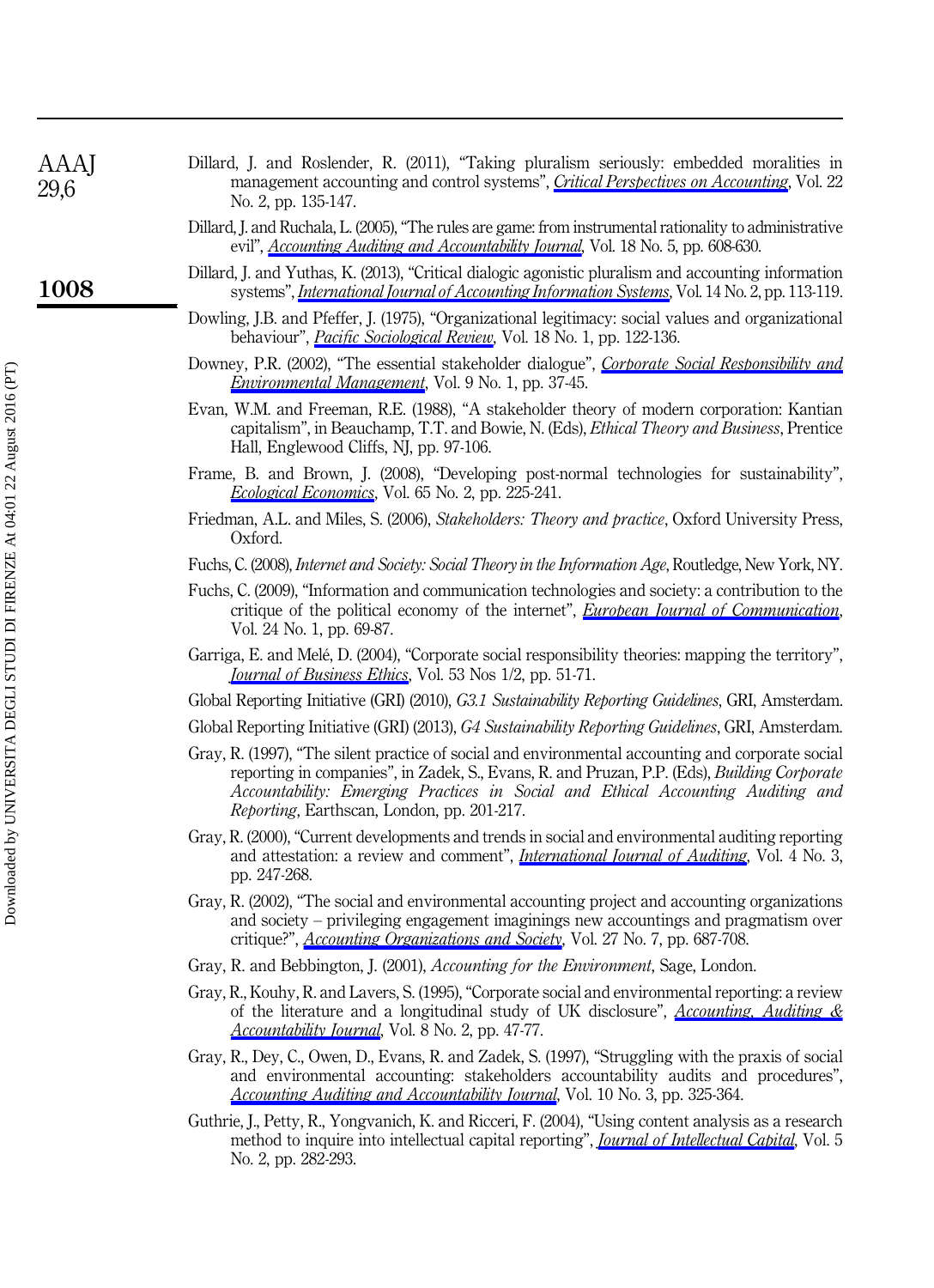- Habermas, J. (1984), The Theory of Communicative Action. 1: Reason and the Rationalization of Society, Beacon Press, Boston, MA.
- Habermas, I. (1987), *The Theory of Communicative Action, 2: Lifeworld and System: a Critique of* Functional Reason, Beacon Press, Boston, MA.
- Habermas, J. (1989), The Structural Transformation of the Public Sphere, Polity Press, Cambridge.
- Holsti, O.R. (1969), Content Analysis for the Social Sciences and Humanities, Addison-Wesley, Reading, MA.
- Inauen, S. and Schoeneborn, D. (2014), "Twitter and its usage for dialogic stakeholder communication by MNCs and NGOs" in Tench, R., Sun, W. and Jones, B. (Eds), [Communicating Corporate Social Responsibility: Perspectives and Practice](http://www.emeraldinsight.com/action/showLinks?system=10.1108%2FS2043-9059%282014%290000006019), Critical Studies [on Corporate Responsibility, Governance and Sustainability,](http://www.emeraldinsight.com/action/showLinks?system=10.1108%2FS2043-9059%282014%290000006019) Vol. 6, Emerald Group Publishing Limited, Bingley, pp. 283-310.
- Jeacle, I. and Carter, C. (2014), "Creative spaces in interdisciplinary accounting research", [Accounting, Auditing & Accountability Journal](http://www.emeraldinsight.com/action/showLinks?system=10.1108%2FAAAJ-06-2014-1735&isi=000345023600003), Vol. 27 No. 8, pp. 1233-1240.
- Kaplan, A.M. and Haenlein, M. (2009), "Consumers, companies, and virtual social worlds: a qualitative analysis of second life", Advances in Consumer Research, Vol. 36 No. 1, pp. 873-874.
- Kaplan, A.M. and Haenlein, M. (2010), "Users of the world, unite! The challenges and opportunities of social media", *[Business Horizons](http://www.emeraldinsight.com/action/showLinks?crossref=10.1016%2Fj.bushor.2009.09.003&isi=000286777300008)*, Vol. 53 No. 1, pp. 59-68.
- Kaplan, A.M. and Haenlein, M. (2012), "Social media: back to the roots and back to the future", [Journal of Systems and Information Technology](http://www.emeraldinsight.com/action/showLinks?system=10.1108%2F13287261211232126), Vol. 14 No. 2, pp. 101-104.
- Kent, M.L. (2013), "Using social media dialogically: public relations role in reviving democracy", [Public Relations Review](http://www.emeraldinsight.com/action/showLinks?crossref=10.1016%2Fj.pubrev.2013.07.024&isi=000327173700011), Vol. 39 No. 4, pp. 337-345.
- Kent, M.L., Taylor, M. and White, W. (2003), "The relationship between web site design and organizational responsiveness to stakeholders", *[Public Relations Review](http://www.emeraldinsight.com/action/showLinks?crossref=10.1016%2FS0363-8111%2802%2900194-7&isi=000181535700005)*, Vol. 29 No. 1, pp. 66-77.
- Kietzmann, J.H., Hermkens, K., McCarthy, I.P. and Silvestre, B.S. (2011), "Social media? Get serious! Understanding the functional building blocks of social media", *[Business Horizons](http://www.emeraldinsight.com/action/showLinks?crossref=10.1016%2Fj.bushor.2011.01.005&isi=000290195900007)*, Vol. 54 No. 3, pp. 241-251.
- Krippendorff, K. (1980), *[Content Analysis: An Introduction to its Methodology](http://www.emeraldinsight.com/action/showLinks?crossref=10.4135%2F9781412961288.n73)*, Sage, Beverly Hills, CA.
- Laughlin, R. (2007), "Critical reflections on research approaches accounting regulation and the regulation of accounting", *[British Accounting Review](http://www.emeraldinsight.com/action/showLinks?crossref=10.1016%2Fj.bar.2007.08.004)*, Vol. 39 No. 4, pp. 271-289.
- Laughlin, R.C. (1987), "Accounting systems in organizational contexts: a case for critical theory", [Accounting Organizations and Society](http://www.emeraldinsight.com/action/showLinks?crossref=10.1016%2F0361-3682%2887%2990032-8&isi=A1987K850500005), Vol. 12 No. 5, pp. 479-502.
- Lee, K., Oh, W.-Y. and Kim, N. (2013), "Social media for socially responsible firms: analysis of Fortune 500's Twitter profiles and their CSR/CSIR Ratings", *[Journal of Business Ethics](http://www.emeraldinsight.com/action/showLinks?crossref=10.1007%2Fs10551-013-1961-2&isi=000328069600008)*, Vol. 118 No. 4, pp. 791-806.
- Lovejoy, K., Waters, R.D. and Saxton, G.D. (2012), "Engaging stakeholders through Twitter: how non-profit organizations are getting more out of 140 characters or less", *[Public Relations](http://www.emeraldinsight.com/action/showLinks?crossref=10.1016%2Fj.pubrev.2012.01.005&isi=000301905400016) [Review](http://www.emeraldinsight.com/action/showLinks?crossref=10.1016%2Fj.pubrev.2012.01.005&isi=000301905400016)*, Vol. 38 No. 2, pp. 313-318.
- McLuhan, M. (1964/1999), Understanding Media: The Extensions of Man, The MIT Press, Cambridge, MA.
- Manetti, G. (2011), "The quality of stakeholder engagement in sustainability reporting: empirical evidence and critical points", *[Corporate Social Responsibility & Environmental](http://www.emeraldinsight.com/action/showLinks?crossref=10.1002%2Fcsr.255&isi=000288820800005) [Management](http://www.emeraldinsight.com/action/showLinks?crossref=10.1002%2Fcsr.255&isi=000288820800005)*, Vol. 18 No. 2, pp. 110-122.

Use of social media for engaging stakeholders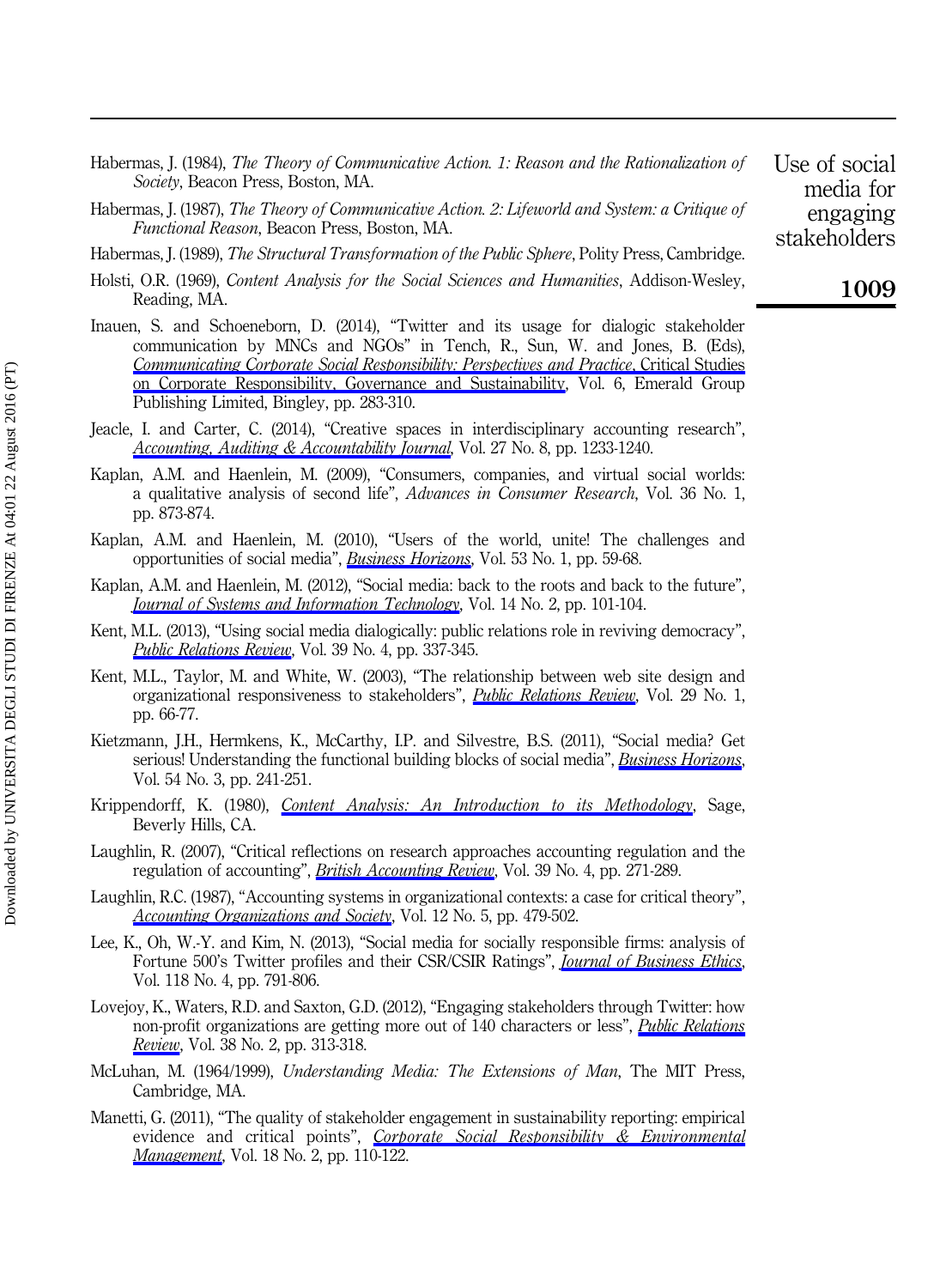| <b>AAAJ</b><br>29,6 | Manetti, G., Bellucci, M. and Bagnoli, L. (2016), "Stakeholder engagement and public information<br>through social media: a study of Canadian and American Public Transportation Agencies",<br>The American Review of Public Administration, doi: 10.1177/0275074016649260,<br>available at: http://arp.sagepub.com/content/early/2016/05/13/0275074016649260.short |
|---------------------|---------------------------------------------------------------------------------------------------------------------------------------------------------------------------------------------------------------------------------------------------------------------------------------------------------------------------------------------------------------------|
|                     | Mangold, W.G. and Faulds, D.J. (2009), "Social media: the new hybrid element of the promotion<br>mix", <i>Business Horizons</i> , Vol. 52 No. 4, pp. 357-365.                                                                                                                                                                                                       |
| 1010                | Medawar, C. (1976), "The social audit: a political view", <i>Accounting Organizations and Society</i> ,<br>Vol. 1 No. 4, pp. 389-394.                                                                                                                                                                                                                               |
|                     | Meijer, A. and Thaens, M. (2010), "Alignment 2.0: strategic use of new internet technologies in<br>government", Government Information Quarterly, Vol. 27 No. 2, pp. 113-121.                                                                                                                                                                                       |
|                     | Miles, S., Hammond, K. and Friedman, A.L. (2002), ACCA Research Report 77: Social and<br>Environmental Reporting and Ethical Investment, Certified Accountants Educational Trust,<br>London.                                                                                                                                                                        |
|                     | Mitchell, R.K., Agle, B.R. and Wood, D.J. (1997), "Toward a theory of stakeholder identification<br>and salience: defining the principle of who and what really counts", Academy of<br>Management Review, Vol. 22 No. 4, pp. 853-886.                                                                                                                               |
|                     | Morgan, G. (1988), "Accounting as reality construction: towards a new epistemology for<br>accounting practice", <i>Accounting Organizations and Society</i> , Vol. 13 No. 5, pp. 477-485.                                                                                                                                                                           |
|                     | Neuendorf, K.A. (2002), The Content Analysis Guidebook, Sage Publications, Thousand Oaks, CA.                                                                                                                                                                                                                                                                       |
|                     | O'Dwyer, B. (2005), "The construction of a social account: a case study in an overseas aid<br>agency", <i>Accounting Organizations and Society</i> , Vol. 30 No. 3, pp. 279-296.                                                                                                                                                                                    |
|                     | Owen, D.L., Swift, T. and Hunt, K. (2001), "Questioning the role of stakeholder engagement in social<br>and ethical accounting auditing and reporting", Accounting Forum, Vol. 25 No. 3, pp. 264-282.                                                                                                                                                               |
|                     | Park, H. and Reber, B.M. (2008), "Relationship building and the use of web sites: how Fortune 500<br>corporations use their web sites to build relationships", <i>Public Relations Review</i> , Vol. 34<br>No. 4, pp. 409-411.                                                                                                                                      |
|                     | Patten, D. (1992), "Intra-industry environmental disclosures in response to the Alaskan oil spill: a note<br>on legitimacy theory", <i>Accounting, Organisations and Society</i> , Vol. 17 No. 5, pp. 471-475.                                                                                                                                                      |
|                     | Patten, D. and Guidry, R. (2010), "Market reactions to the first-time issuance of corporate<br>sustainability reports: evidence that quality matters", Sustainability Accounting,<br>Management and Policy Journal, Vol. 1 No. 1, pp. 33-50.                                                                                                                        |
|                     | Pfeffer, J. and Salancik, G. (1978), The External Control of Organizations: A Resource Dependence<br><i>Perspective, Harper &amp; Row, New York, NY.</i>                                                                                                                                                                                                            |
|                     | Power, M. and Laughlin, R.C. (1996), "Habermas law and accounting", <i>Accounting Organizations</i><br>and Society, Vol. 21 No. 5, pp. 441-465.                                                                                                                                                                                                                     |
|                     | Ramanadhan, S., Mendez, S.R., Rao, M. and Viswanath, K. (2013), "Social media use by<br>community-based organizations conducting health promotion: a content analysis", <b>BMC</b><br><i>Public Health</i> , Vol. 13 No. 1, pp. 1-10.                                                                                                                               |
|                     | Reilly, A.H. and Hynan, K.A. (2014), "Corporate communication, sustainability, and social media:<br>it's not easy (really) being green", <i>Business Horizons</i> , Vol. 57 No. 6, pp. 747-758.                                                                                                                                                                     |
|                     | Rybako, S. and Seltzer, T. (2010), "Dialogic communication in 140 characters or less: how Fortune<br>500 companies engage stakeholders using Twitter", <i>Public Relations Review</i> , Vol. 36 No. 4,<br>pp. 336-341.                                                                                                                                              |
|                     |                                                                                                                                                                                                                                                                                                                                                                     |

- Stieglitz, S., Dang-Xuan, L., Bruns, A. and Neuberger, C. (2014), "Socialmedia analytics", *[Business](http://www.emeraldinsight.com/action/showLinks?crossref=10.1007%2Fs12599-014-0315-7&isi=000333198600004)* [and Information Systems Engineering](http://www.emeraldinsight.com/action/showLinks?crossref=10.1007%2Fs12599-014-0315-7&isi=000333198600004), Vol. 6 No. 2, pp. 89-96.
- Suchman, M.C. (1995), "Managing legitimacy: strategic and institutional approaches", Academy of Management Review, Vol. 20 No. 3, pp. 195-208.